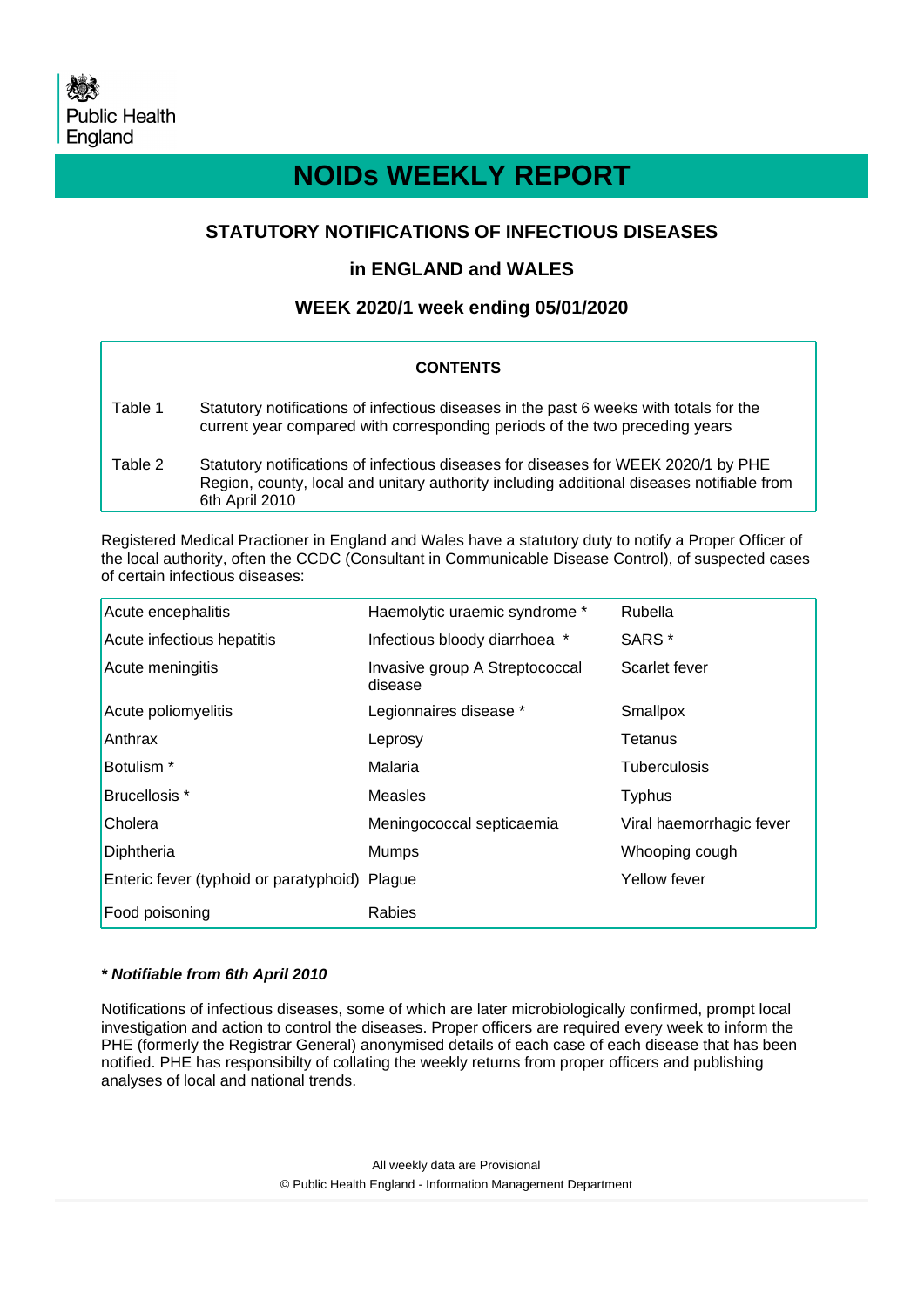# **Table 1 Statutory notifications of infectious diseases in the past 6 weeks, with totals for the current year compared with corresponding periods of the preceding two years.**

**England and Wales**

including Port Health Authorities

|                                                                                                      |                                 |                                              | <b>Cumulative Totals</b>                    |                                  |                                 |                                                 |                                 |                                     |                                   |                            |                                        |                            |
|------------------------------------------------------------------------------------------------------|---------------------------------|----------------------------------------------|---------------------------------------------|----------------------------------|---------------------------------|-------------------------------------------------|---------------------------------|-------------------------------------|-----------------------------------|----------------------------|----------------------------------------|----------------------------|
|                                                                                                      | 2019/<br>48                     | 2019/<br>49                                  | <b>Weekly Totals</b><br>2019/<br>50         | 2019/<br>51                      | 2019/<br>52                     | 2020/<br>01                                     | 2018<br>weeks<br>01             | 2019<br>weeks<br>01                 | 2020<br>weeks<br>01               | weeks<br>27                | 2017/18 2018/19 2019/20<br>weeks<br>27 | weeks<br>27                |
|                                                                                                      | Dec<br>01                       | Dec<br>08                                    | Dec<br>15                                   | Dec<br>22                        | Dec<br>29                       | Jan<br>05                                       | to<br>01                        | to<br>01                            | to<br>01                          | to<br>01                   | to<br>01                               | to<br>01                   |
| Acute encephalitis<br>infective<br>post-infectious                                                   | $\mathbf 0$<br>0<br>0           | $\mathbf 0$<br>$\mathbf 0$<br>0              | $\mathbf 0$<br>0<br>0                       | 0<br>0<br>0                      | 1<br>1<br>$\mathbf 0$           | 1<br>1<br>0                                     | $\mathbf 0$<br>$\mathbf 0$<br>0 | $\mathbf 0$<br>0<br>0               | $\mathbf{1}$<br>$\mathbf{1}$<br>0 | $\overline{7}$<br>6<br>1   | $\overline{7}$<br>6<br>1               | 6<br>6<br>0                |
| <b>Acute Meningitis</b><br>meningococcal<br>Haemophilus influenzae<br>unspecified<br>other specified | 9<br>3<br>$\mathbf 0$<br>1<br>5 | 5<br>$\overline{2}$<br>$\mathbf 0$<br>0<br>3 | 3<br>$\mathbf{1}$<br>0<br>1<br>$\mathbf{1}$ | 6<br>3<br>0<br>2<br>$\mathbf{1}$ | 3<br>1<br>$\mathbf 0$<br>0<br>2 | 5<br>$\overline{2}$<br>0<br>$\overline{2}$<br>1 | 8<br>4<br>$\mathbf 0$<br>0<br>4 | 10<br>$\overline{2}$<br>0<br>5<br>3 | 5<br>2<br>0<br>2<br>1             | 189<br>54<br>0<br>47<br>88 | 146<br>45<br>1<br>39<br>61             | 120<br>44<br>2<br>29<br>45 |
| Enteric fever (typhoid or<br>paratyphoid fever)<br>Typhoid fever - presumed<br>contracted abroad     | 1<br>$\mathbf{1}$               | $\mathbf 0$<br>$\mathbf 0$                   | 0<br>0                                      | 0<br>0                           | 1<br>1                          | 1<br>1                                          | 3<br>1                          | 3<br>$\overline{2}$                 | 1<br>$\mathbf{1}$                 | 51<br>26                   | 37<br>19                               | 47<br>30                   |
| Typhoid fever - presumed<br>contracted in GB                                                         | $\mathbf 0$                     | $\mathbf 0$                                  | 0                                           | 0                                | $\mathbf 0$                     | $\bf{0}$                                        | $\mathbf 0$                     | 0                                   | 0                                 | $\mathbf 0$                | $\mathbf 0$                            | $\mathbf{1}$               |
| Typhoid fever - not known<br>where contracted                                                        | $\mathbf 0$                     | $\mathbf 0$                                  | 0                                           | 0                                | $\mathbf 0$                     | 0                                               | $\mathbf{1}$                    | 0                                   | 0                                 | 5                          | 5                                      | 5                          |
| Paratyphoid fever -<br>presumed contracted<br>abroad                                                 | 0                               | $\mathbf 0$                                  | 0                                           | 0                                | 0                               | 0                                               | 1                               | $\mathbf{1}$                        | 0                                 | 14                         | 6                                      | 8                          |
| Paratyphoid fever -                                                                                  | 0                               | $\mathbf 0$                                  | 0                                           | 0                                | 0                               | $\bf{0}$                                        | $\mathbf 0$                     | 0                                   | 0                                 | 3                          | $\mathbf 0$                            | 0                          |
| presumed contracted in GB<br>Paratyphoid fever - not                                                 | $\mathbf 0$                     | $\Omega$                                     | 0                                           | 0                                | $\mathbf 0$                     | $\bf{0}$                                        | $\mathbf 0$                     | 0                                   | 0                                 | $\mathbf 0$                | 6                                      | 3                          |
| known where contracted<br>Enteric fever not further<br>specified                                     | 0                               | $\Omega$                                     | 0                                           | 0                                | $\mathbf 0$                     | 0                                               | 0                               | 0                                   | 0                                 | 3                          | $\mathbf{1}$                           | $\pmb{0}$                  |
| Food poisoning                                                                                       | 152                             | 121                                          | 110                                         | 92                               | 52                              | 82                                              | 113                             | 129                                 | 82                                | 6087                       | 6163                                   | 4703                       |
| Leprosy                                                                                              | 0                               | $\mathbf 0$                                  | 0                                           | 0                                | 0                               | 0                                               | $\mathbf 0$                     | $\mathbf 0$                         | 0                                 | 1                          | 5                                      | 0                          |
| Malaria                                                                                              | 5                               | 3                                            | 6                                           | $\mathbf{1}$                     | 5                               | 3                                               | 5                               | 4                                   | 3                                 | 148                        | 107                                    | 132                        |
| Measles ‡                                                                                            | 44                              | 64                                           | 42                                          | 59                               | 26                              | 33                                              | 41                              | 20                                  | 33                                | 923                        | 964                                    | 1114                       |
| Meningococcal septicaemia                                                                            | 3                               | $\overline{2}$                               | 0                                           | 6                                | 4                               | $\overline{2}$                                  | $\overline{2}$                  | 4                                   | 2                                 | 74                         | 57                                     | 49                         |
| Mumps ‡                                                                                              | 632                             | 540                                          | 593                                         | 554                              | 406                             | 576                                             | 115                             | 123                                 | 576                               | 3560                       | 3268                                   | 9439                       |
| Rubella ‡                                                                                            | 4                               | 9                                            | 6                                           | 3                                | 5                               | $\mathbf{2}$                                    | 5                               | $\mathbf{1}$                        | $\overline{2}$                    | 155                        | 106                                    | 100                        |
| Scarlet fever                                                                                        | 510                             | 500                                          | 672                                         | 678                              | 400                             | 266                                             | 312                             | 210                                 | 266                               | 6511                       | 5635                                   | 7238                       |
| Tetanus                                                                                              | $\mathbf 0$                     | $\mathbf 0$                                  | $\mathbf 0$                                 | 0                                | 0                               | $\bf{0}$                                        | $\mathbf 0$                     | 0                                   | 0                                 | $\overline{2}$             | 3                                      | $\mathbf 0$                |
| Tuberculosis †                                                                                       | 78                              | 85                                           | 66                                          | 90                               | 39                              | 41                                              | 77                              | 85                                  | 41                                | 2841                       | 2538                                   | 2384                       |
| Whooping cough                                                                                       | 118                             | 121                                          | 86                                          | 109                              | 45                              | 85                                              | 49                              | 57                                  | 85                                | 1812                       | 1401                                   | 2405                       |

† Excluding chemoprophylaxis

‡ A substantial proportion of notified cases are shown subsequently not to be the implicated infection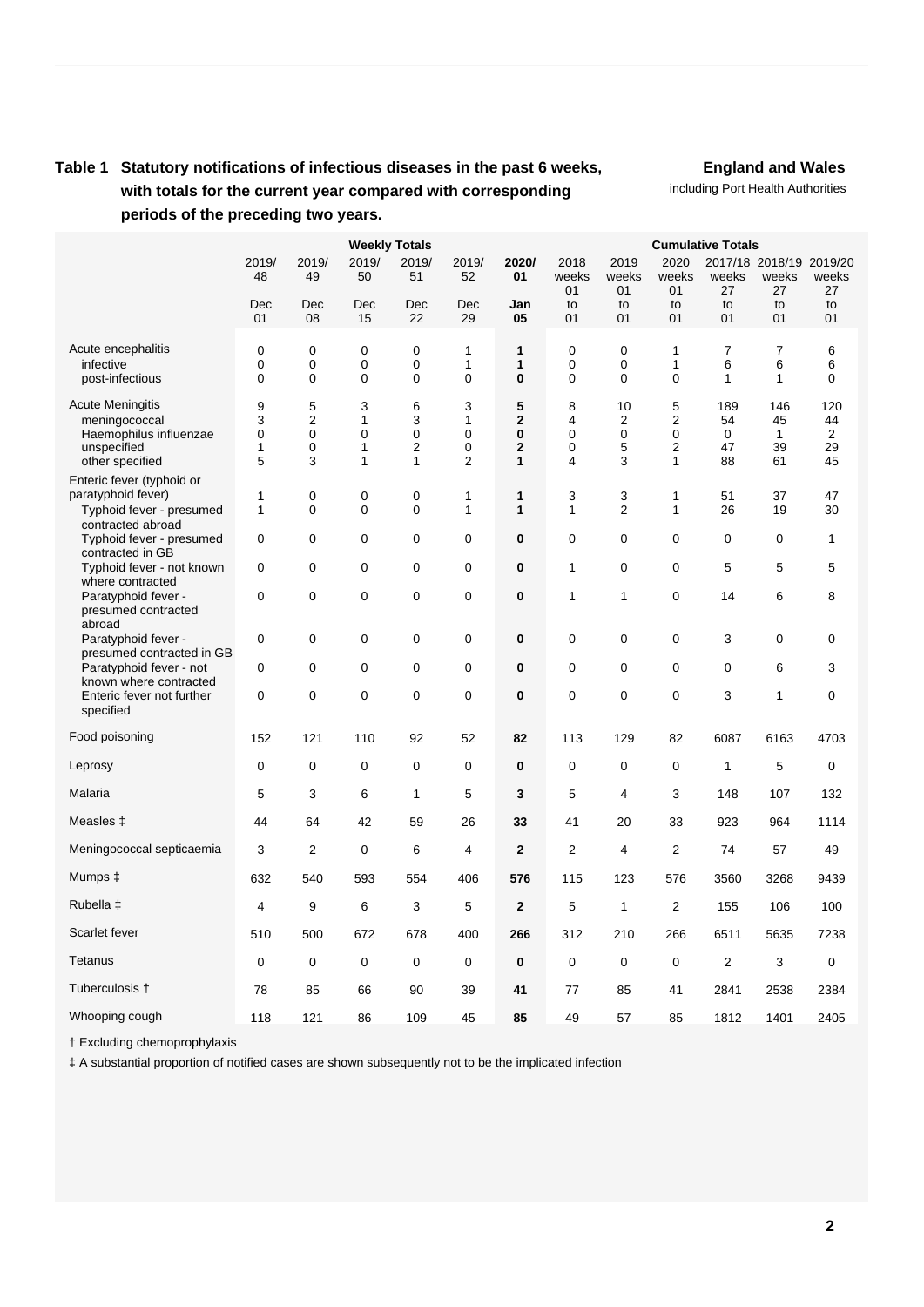| Week ending 05 Jan 2020<br>2020/1<br>by PHE Region, county, local and unitary authority                                                                                     |                                                 |                                                                                               |                                      |                                                                                  |                                                       |                                             |                                                |                                         |                                      |  |
|-----------------------------------------------------------------------------------------------------------------------------------------------------------------------------|-------------------------------------------------|-----------------------------------------------------------------------------------------------|--------------------------------------|----------------------------------------------------------------------------------|-------------------------------------------------------|---------------------------------------------|------------------------------------------------|-----------------------------------------|--------------------------------------|--|
|                                                                                                                                                                             | $^{\rm +}$<br>Measles                           | $+$<br><b>Mumps</b>                                                                           | # Rubella                            | Scarlet fever                                                                    | Whooping cough                                        | ᅪ<br>Tuberculosis                           | Acute meningitis                               | Food Poisoning -<br>Formal              | Malaria                              |  |
| <b>England and Wales</b>                                                                                                                                                    | 33                                              | 576                                                                                           | 2                                    | 266                                                                              | 85                                                    | 41                                          | 5                                              | 82                                      | 3                                    |  |
| <b>Port Health Authorities</b>                                                                                                                                              | $\bf{0}$                                        | $\mathbf 0$                                                                                   | $\bf{0}$                             | 0                                                                                | $\mathbf 0$                                           | $\mathbf 0$                                 | 0                                              | $\mathbf 0$                             | 0                                    |  |
| <b>North East</b>                                                                                                                                                           | $\overline{2}$                                  | 74                                                                                            | 0                                    | 6                                                                                | $\overline{2}$                                        | 0                                           | 1                                              | 9                                       | 0                                    |  |
| <b>Tyne and Wear</b><br>Gateshead<br>Newcastle upon Tyne<br>North Tyneside<br>South Tyneside<br>Sunderland                                                                  | 0<br>0<br>0<br>0<br>0<br>0                      | 55<br>11<br>22<br>6<br>8<br>8                                                                 | 0<br>0<br>0<br>0<br>0<br>$\mathbf 0$ | 4<br>1<br>1<br>0<br>1<br>1                                                       | $\mathbf{2}$<br>$\mathbf 0$<br>0<br>$\Omega$          | 0<br>0<br>0<br>0<br>0<br>$\mathbf 0$        | 0<br>0<br>0<br>0<br>0<br>$\mathbf 0$           | 6<br>1<br>3<br>0<br>0<br>$\overline{2}$ | 0<br>0<br>0<br>0<br>0<br>0           |  |
| <b>Unitary Authorities</b><br>County Durham UA<br>Darlington UA<br>Hartlepool UA<br>Middlesbrough UA<br>Northumberland UA<br>Redcar and Cleveland UA<br>Stockton-on-Tees UA | $\mathbf{2}$<br>2<br>0<br>0<br>0<br>0<br>0<br>0 | 19<br>$\overline{7}$<br>$\overline{2}$<br>$\mathbf 0$<br>$\Omega$<br>7<br>1<br>$\overline{2}$ | 0<br>0<br>0<br>0<br>0<br>0<br>0<br>0 | $\overline{2}$<br>1<br>$\mathbf 0$<br>$\mathbf 0$<br>0<br>1<br>0<br>$\mathbf{0}$ | 0<br>0<br>0<br>0<br>$\mathbf 0$<br>0<br>0<br>$\Omega$ | 0<br>0<br>0<br>0<br>0<br>0<br>0<br>$\Omega$ | 1<br>0<br>0<br>0<br>$\mathbf 0$<br>1<br>0<br>0 | 3<br>0<br>0<br>0<br>0                   | 0<br>0<br>0<br>0<br>0<br>0<br>0<br>0 |  |

† Excluding chemoprophylaxis

‡ A substantial proportion of notified cases are shown subsequently not to be the implicated infection

**Week ending**

**Table 2 Statutory notifications of infectious diseases for**

**England and Wales**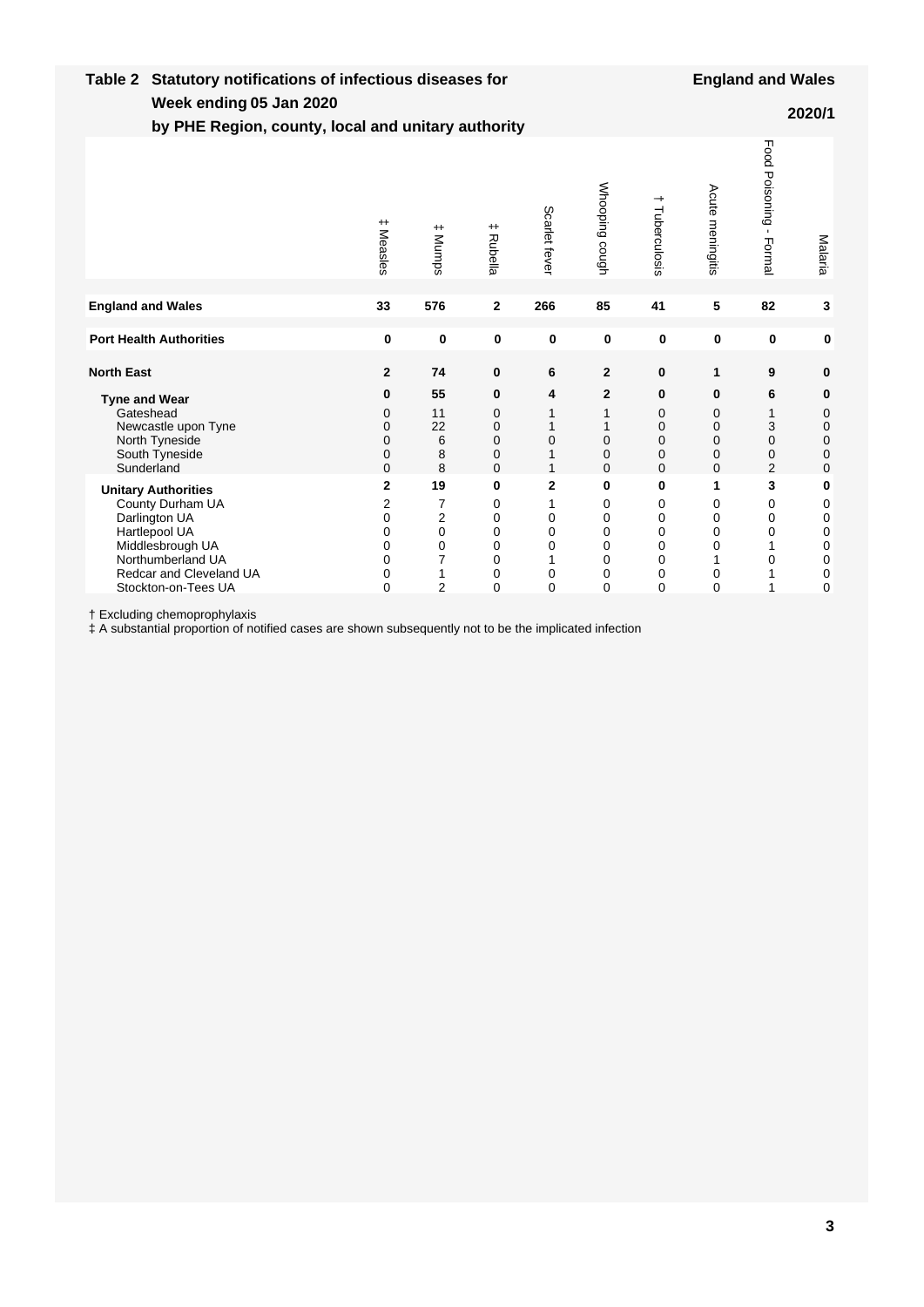#### **Week ending Table 2 Statutory notifications of infectious diseases for by PHE Region, county, local and unitary authority 05 Jan 2020 2020/1**

|                                                                                                                                                                                                                                                                                                           | $^{\rm +}$<br>Measles           | # Munps                                              | $^{\mathrm{+}}$<br>Rubella      | Scarlet fever                                              | Whooping cough                                                   | $\overline{\phantom{0}}$<br>Tuberculosis  | Acute meningitis                                            | Food Poisoning -<br>- Formal    | Malaria                                                                     |
|-----------------------------------------------------------------------------------------------------------------------------------------------------------------------------------------------------------------------------------------------------------------------------------------------------------|---------------------------------|------------------------------------------------------|---------------------------------|------------------------------------------------------------|------------------------------------------------------------------|-------------------------------------------|-------------------------------------------------------------|---------------------------------|-----------------------------------------------------------------------------|
| <b>North West</b>                                                                                                                                                                                                                                                                                         | $\mathbf 2$                     | 40                                                   | 0                               | 56                                                         | 8                                                                | 3                                         | $\bf{0}$                                                    | 16                              | 1                                                                           |
| <b>Cumbria</b>                                                                                                                                                                                                                                                                                            | 0                               | 1                                                    | 0                               | $\mathbf 2$                                                | 0                                                                | 0                                         | $\bf{0}$                                                    | 1                               | 0                                                                           |
| Allerdale                                                                                                                                                                                                                                                                                                 | $\mathbf 0$                     | 0                                                    | 0                               | $\overline{c}$                                             | 0                                                                | $\mathbf 0$                               | 0                                                           | $\mathbf 0$                     | 0                                                                           |
| Barrow-in-Furness                                                                                                                                                                                                                                                                                         | $\mathbf 0$                     | 0                                                    | 0                               | $\mathbf 0$                                                | 0                                                                | 0                                         | 0                                                           | $\mathbf 0$                     | $\mathbf 0$                                                                 |
| Carlisle                                                                                                                                                                                                                                                                                                  | $\mathbf 0$                     | $\mathbf 0$                                          | 0                               | 0                                                          | 0                                                                | 0                                         | $\mathbf 0$                                                 | 1                               | $\mathbf 0$                                                                 |
| Copeland                                                                                                                                                                                                                                                                                                  | $\mathbf 0$                     | 0                                                    | 0                               | 0                                                          | 0                                                                | 0                                         | $\mathbf 0$                                                 | 0                               | 0                                                                           |
| Eden                                                                                                                                                                                                                                                                                                      | 0                               | 1                                                    | 0                               | 0                                                          | 0                                                                | 0                                         | 0                                                           | 0                               | 0                                                                           |
| South Lakeland                                                                                                                                                                                                                                                                                            | $\mathbf 0$                     | $\mathbf 0$                                          | 0                               | $\mathbf 0$                                                | 0                                                                | 0                                         | $\mathbf 0$                                                 | 0                               | 0                                                                           |
| <b>Greater Manchester</b>                                                                                                                                                                                                                                                                                 | 0                               | 13                                                   | 0                               | 20                                                         | 2                                                                | 1                                         | $\bf{0}$                                                    | 9                               | 1                                                                           |
| <b>Bolton</b>                                                                                                                                                                                                                                                                                             | 0                               | $\overline{2}$                                       | 0                               | 0                                                          | 0                                                                | $\mathbf 0$                               | 0                                                           | 0                               | 0                                                                           |
| <b>Bury</b>                                                                                                                                                                                                                                                                                               | 0                               | 0                                                    | 0                               | 0                                                          | 0                                                                | $\mathbf 0$                               | $\mathbf 0$                                                 | 0                               | 0                                                                           |
| Manchester                                                                                                                                                                                                                                                                                                | 0                               | 6                                                    | 0                               | 5                                                          | 0                                                                | 0                                         | $\mathbf 0$                                                 | $\overline{\mathbf{c}}$         | 1                                                                           |
| Oldham                                                                                                                                                                                                                                                                                                    | 0                               | 1                                                    | 0                               | 0                                                          | 0                                                                | 0                                         | 0                                                           | 1                               | 0                                                                           |
| Rochdale                                                                                                                                                                                                                                                                                                  | 0                               | 0                                                    | 0                               | 0                                                          | 0                                                                | 1                                         | $\mathbf 0$                                                 | 0                               | 0                                                                           |
| Salford                                                                                                                                                                                                                                                                                                   | 0                               | 0                                                    | 0                               | 3                                                          | 0                                                                | 0                                         | 0                                                           | 1                               | 0                                                                           |
| Stockport                                                                                                                                                                                                                                                                                                 | 0                               | 0                                                    | 0                               | 5                                                          | 0                                                                | $\mathbf 0$                               | $\mathbf 0$                                                 | 3                               | 0                                                                           |
| Tameside                                                                                                                                                                                                                                                                                                  | 0                               | 0                                                    | 0                               | 2                                                          | 0                                                                | 0                                         | 0                                                           | 1                               | 0                                                                           |
| Trafford                                                                                                                                                                                                                                                                                                  | 0                               | 3                                                    | 0                               | 4                                                          | 2                                                                | $\mathbf 0$                               | $\mathbf 0$                                                 | 0                               | 0                                                                           |
| Wigan                                                                                                                                                                                                                                                                                                     | 0                               | 1                                                    | 0                               | 1                                                          | 0                                                                | 0                                         | 0                                                           | 1                               | 0                                                                           |
| Lancashire                                                                                                                                                                                                                                                                                                | 0                               | $\overline{2}$                                       | 0                               | 6                                                          | 0                                                                | 1                                         | $\bf{0}$                                                    | 5                               | $\bf{0}$                                                                    |
| <b>Burnley</b>                                                                                                                                                                                                                                                                                            | 0                               | $\mathbf{1}$                                         | 0                               | 1                                                          | 0                                                                | $\mathbf 0$                               | $\mathbf 0$                                                 | $\mathbf 0$                     | 0                                                                           |
| Chorley                                                                                                                                                                                                                                                                                                   | $\mathbf 0$                     | $\mathbf 0$                                          | 0                               | $\mathbf 0$                                                | 0                                                                | $\mathbf 0$                               | $\mathbf 0$                                                 | $\mathbf 0$                     | $\mathbf 0$                                                                 |
| Fylde                                                                                                                                                                                                                                                                                                     | 0                               | $\mathbf 0$                                          | 0                               | $\mathbf 0$                                                | 0                                                                | $\mathbf 0$                               | $\mathbf 0$                                                 | $\mathbf 0$                     | $\mathbf 0$                                                                 |
| Hyndburn                                                                                                                                                                                                                                                                                                  | $\mathbf 0$                     | $\mathbf 0$                                          | 0                               | 1                                                          | 0                                                                | $\mathbf 0$                               | $\mathbf 0$                                                 | $\mathbf 0$                     | $\mathbf 0$                                                                 |
| Lancaster                                                                                                                                                                                                                                                                                                 | $\mathbf 0$                     | 0                                                    | 0                               | 1                                                          | 0                                                                | $\Omega$                                  | $\mathbf 0$                                                 | 0                               | $\mathbf 0$                                                                 |
| Pendle                                                                                                                                                                                                                                                                                                    | 0                               | 0                                                    | 0                               | 0                                                          | 0                                                                | 1                                         | $\mathbf 0$                                                 | 0                               | $\mathbf 0$                                                                 |
| Preston                                                                                                                                                                                                                                                                                                   | $\mathbf 0$                     | 0                                                    | 0                               | 0                                                          | 0                                                                | 0                                         | 0                                                           | $\mathbf 0$                     | $\mathbf 0$                                                                 |
| <b>Ribble Valley</b>                                                                                                                                                                                                                                                                                      | 0                               | 0                                                    | 0                               | $\mathbf 0$                                                | 0                                                                | 0                                         | $\mathbf 0$                                                 | $\overline{2}$                  | $\mathbf 0$                                                                 |
| Rossendale                                                                                                                                                                                                                                                                                                | $\mathbf 0$                     | 0                                                    | 0                               | $\mathbf{1}$                                               | 0                                                                | 0                                         | 0                                                           | $\mathbf 0$                     | $\mathbf 0$                                                                 |
| South Ribble                                                                                                                                                                                                                                                                                              | 0                               | $\mathbf 0$                                          | 0                               | $\mathbf 0$                                                | 0                                                                | 0                                         | $\mathbf 0$                                                 | 1                               | 0                                                                           |
| West Lancashire                                                                                                                                                                                                                                                                                           | 0                               | 1                                                    | 0                               | 2                                                          | 0                                                                | 0                                         | 0                                                           | 1                               | 0                                                                           |
| Wyre                                                                                                                                                                                                                                                                                                      | 0                               | $\mathbf 0$                                          | 0                               | $\overline{0}$                                             | 0                                                                | 0                                         | $\mathbf 0$                                                 | 1                               | 0                                                                           |
| <b>Merseyside</b>                                                                                                                                                                                                                                                                                         | 2                               | 15                                                   | 0                               | 17                                                         | 4                                                                | $\bf{0}$                                  | $\mathbf 0$                                                 | 0                               | 0                                                                           |
| Knowsley                                                                                                                                                                                                                                                                                                  | 0                               | $\overline{2}$                                       | 0                               | 3                                                          | 0                                                                | $\mathbf 0$                               | $\mathbf 0$                                                 | 0                               | 0                                                                           |
| Liverpool                                                                                                                                                                                                                                                                                                 | 2                               | $\overline{2}$                                       | 0                               | 10                                                         | 1                                                                | 0                                         | $\mathbf 0$                                                 | 0                               | 0                                                                           |
| Sefton                                                                                                                                                                                                                                                                                                    | 0                               | 3                                                    | 0                               | 0                                                          | 1                                                                | $\mathbf 0$                               | $\mathbf 0$                                                 | 0                               | 0                                                                           |
| St. Helens                                                                                                                                                                                                                                                                                                | $\mathbf{0}$                    | $\overline{2}$                                       | $\mathbf{0}$                    | $\Omega$                                                   | 1                                                                | $\Omega$                                  | $\Omega$                                                    | $\Omega$                        | 0                                                                           |
| Wirral                                                                                                                                                                                                                                                                                                    | 0                               | 6                                                    | 0                               | 4                                                          | 1                                                                | $\pmb{0}$                                 | $\pmb{0}$                                                   | 0                               | $\pmb{0}$                                                                   |
| <b>Unitary Authorities</b><br>Blackburn with Darwen UA<br><b>Blackpool UA</b><br>Cheshire East UA<br>Cheshire West and Chester UA<br>Halton UA<br>Warrington UA<br>† Excluding chemoprophylaxis<br># A substantial proportion of notified cases are shown subsequently not to be the implicated infection | 0<br>0<br>0<br>0<br>0<br>0<br>0 | 9<br>0<br>0<br>4<br>4<br>$\mathbf 0$<br>$\mathbf{1}$ | 0<br>0<br>0<br>0<br>0<br>0<br>0 | 11<br>0<br>1<br>0<br>$\overline{c}$<br>6<br>$\overline{2}$ | $\overline{\mathbf{2}}$<br>0<br>0<br>0<br>1<br>0<br>$\mathbf{1}$ | 1<br>1<br>0<br>0<br>0<br>0<br>$\mathbf 0$ | 0<br>0<br>$\pmb{0}$<br>0<br>$\mathbf 0$<br>0<br>$\mathbf 0$ | 1<br>0<br>0<br>1<br>0<br>0<br>0 | 0<br>0<br>$\mathbf 0$<br>$\pmb{0}$<br>$\pmb{0}$<br>$\pmb{0}$<br>$\mathbf 0$ |

† Excluding chemoprophylaxis<br>
‡ A substantial proportion of notified cases are shown subsequently not to be the implicated infection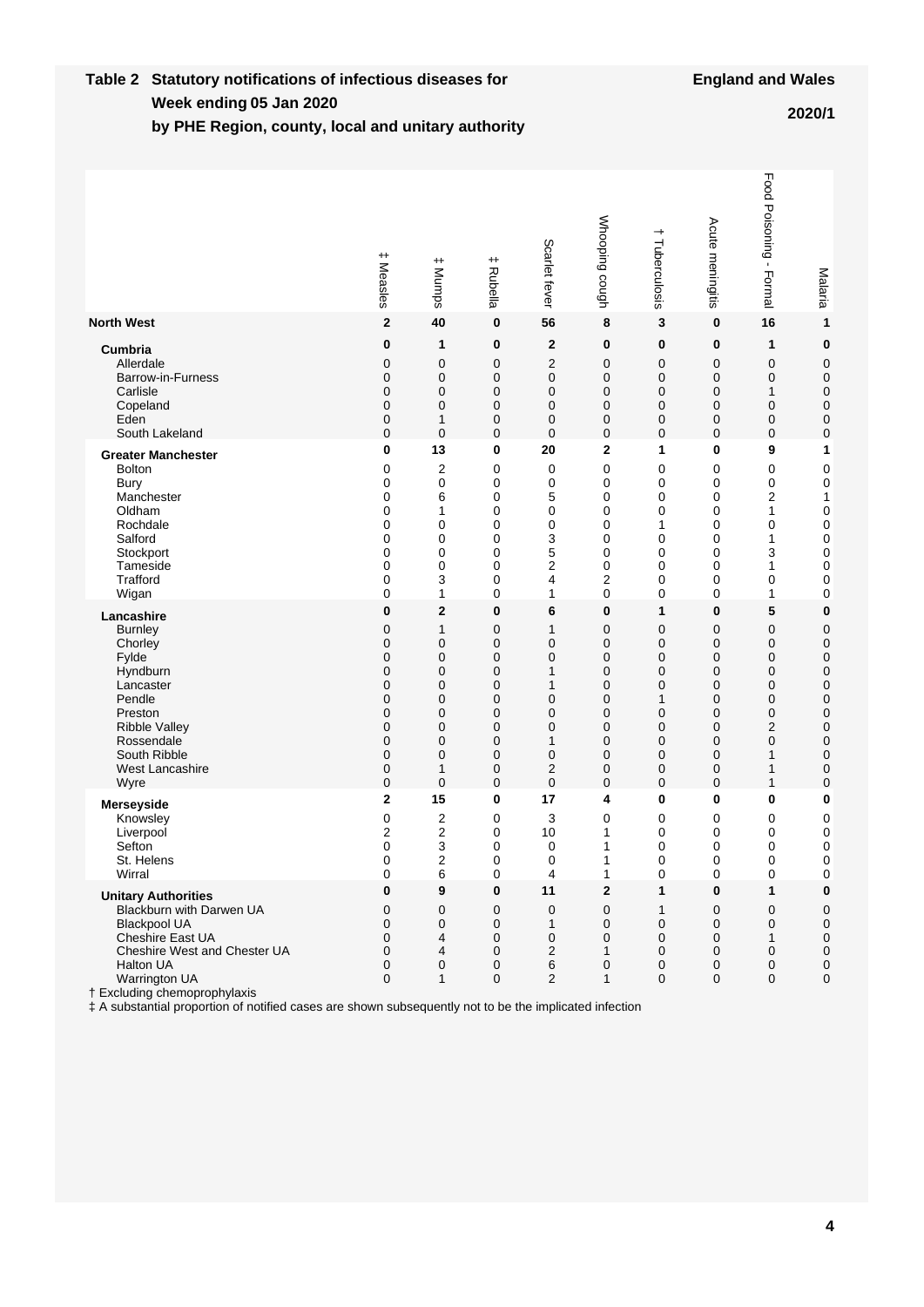#### **Week ending Table 2 Statutory notifications of infectious diseases for by PHE Region, county, local and unitary authority 05 Jan 2020 2020/1**

|                                                                                                                                                                                              | $^{\rm +}$<br>Measles                                                                                | $^{\rm +}$<br>Mumps                                                               | $^{\mathrm{+}}$<br>Rubella                               | Scarlet fever                                                            | Whooping cough                                                                  | →<br>Tuberculosis                                                | Acute meningitis                                   | Food Poisoning - Formal                                                        | Malaria                                                         |
|----------------------------------------------------------------------------------------------------------------------------------------------------------------------------------------------|------------------------------------------------------------------------------------------------------|-----------------------------------------------------------------------------------|----------------------------------------------------------|--------------------------------------------------------------------------|---------------------------------------------------------------------------------|------------------------------------------------------------------|----------------------------------------------------|--------------------------------------------------------------------------------|-----------------------------------------------------------------|
| Yorkshire & the Humber                                                                                                                                                                       | 5                                                                                                    | 53                                                                                | $\overline{2}$                                           | 43                                                                       | $\overline{7}$                                                                  | 3                                                                | 1                                                  | 21                                                                             | $\bf{0}$                                                        |
| <b>North Yorkshire</b><br>Craven<br>Hambleton<br>Harrogate<br>Richmondshire<br>Ryedale<br>Scarborough<br>Selby                                                                               | 0<br>$\mathbf 0$<br>$\Omega$<br>$\mathbf 0$<br>$\mathbf 0$<br>$\mathbf 0$<br>$\mathbf 0$<br>$\Omega$ | 14<br>2<br>$\overline{2}$<br>6<br>1<br>$\overline{2}$<br>$\mathbf{1}$<br>$\Omega$ | 1<br>0<br>$\Omega$<br>0<br>0<br>$\overline{0}$<br>0<br>1 | 6<br>1<br>$\overline{0}$<br>3<br>$\mathbf 0$<br>1<br>$\overline{0}$<br>1 | $\overline{2}$<br>$\mathbf 0$<br>$\mathbf 0$<br>2<br>0<br>0<br>0<br>$\mathbf 0$ | 0<br>0<br>$\Omega$<br>0<br>0<br>0<br>$\mathbf 0$<br>$\Omega$     | 0<br>0<br>$\Omega$<br>0<br>0<br>0<br>0<br>$\Omega$ | 5<br>$\mathbf{1}$<br>$\overline{2}$<br>$\mathbf{1}$<br>0<br>0<br>1<br>$\Omega$ | 0<br>0<br>$\mathbf 0$<br>$\mathbf 0$<br>0<br>0<br>0<br>$\Omega$ |
| <b>South Yorkshire</b><br>Barnsley<br>Doncaster<br>Rotherham<br>Sheffield                                                                                                                    | 0<br>0<br>0<br>$\mathbf 0$<br>$\Omega$                                                               | 5<br>1<br>0<br>1<br>3                                                             | 0<br>0<br>0<br>0<br>0                                    | 4<br>0<br>0<br>1<br>3                                                    | 1<br>0<br>0<br>1<br>$\mathbf 0$                                                 | 1<br>0<br>0<br>0<br>1                                            | 0<br>0<br>0<br>0<br>0                              | 8<br>2<br>$\mathbf{1}$<br>1<br>4                                               | 0<br>0<br>0<br>0<br>0                                           |
| <b>West Yorkshire</b><br><b>Bradford</b><br>Calderdale<br><b>Kirklees</b><br>Leeds<br>Wakefield                                                                                              | 4<br>1<br>$\mathbf 0$<br>1                                                                           | 27<br>0<br>$\mathbf 0$<br>5<br>16<br>6                                            | 1<br>0<br>0<br>$\overline{0}$<br>1<br>$\Omega$           | 20<br>7<br>1<br>4<br>3<br>5                                              | 4<br>0<br>$\overline{2}$<br>1<br>1<br>$\mathbf 0$                               | $\mathbf{2}$<br>1<br>$\mathbf 0$<br>$\mathbf 0$<br>1<br>$\Omega$ | 1<br>0<br>0<br>1<br>0<br>$\Omega$                  | 5<br>$\mathbf{1}$<br>$\overline{2}$<br>1<br>$\mathbf{1}$<br>$\mathbf 0$        | $\bf{0}$<br>0<br>$\mathbf 0$<br>0<br>0<br>0                     |
| <b>Unitary Authorities</b><br>East Riding of Yorkshire UA<br>Kingston upon Hull City of UA<br>North East Lincolnshire UA<br>North Lincolnshire UA<br>York UA<br>† Excluding chemoprophylaxis | 1<br>$\mathbf 0$<br>$\Omega$<br>$\mathbf 0$<br>1<br>$\mathbf 0$                                      | 7<br>3<br>0<br>0<br>1<br>3                                                        | 0<br>0<br>0<br>0<br>0<br>0                               | 13<br>4<br>5<br>3<br>1<br>$\mathbf 0$                                    | $\bf{0}$<br>0<br>$\mathbf 0$<br>$\mathbf 0$<br>$\mathbf 0$<br>$\Omega$          | 0<br>0<br>$\Omega$<br>0<br>0<br>$\mathbf{0}$                     | 0<br>0<br>0<br>0<br>0<br>$\mathbf 0$               | 3<br>2<br>0<br>0<br>1<br>0                                                     | 0<br>0<br>0<br>0<br>0<br>$\mathbf 0$                            |
| # A substantial proportion of notified cases are shown subsequently not to be the implicated infection                                                                                       |                                                                                                      |                                                                                   |                                                          |                                                                          |                                                                                 |                                                                  |                                                    |                                                                                |                                                                 |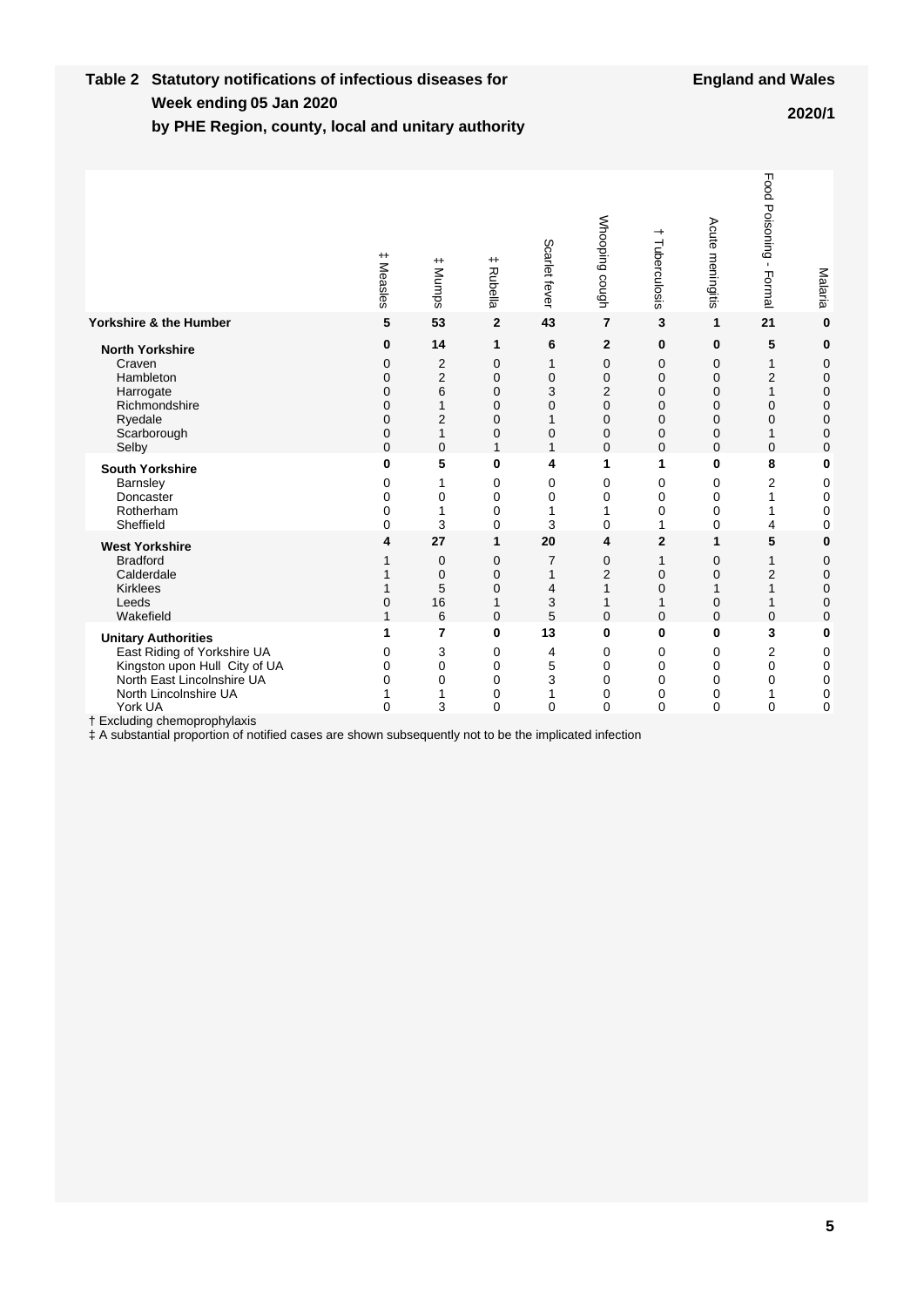#### **Week ending Table 2 Statutory notifications of infectious diseases for by PHE Region, county, local and unitary authority 05 Jan 2020 2020/1**

|                                                                                                                                                                                                                                 | $^{\rm +}$<br>Measles | $^{\rm +}$<br>Mumps                | $^{\rm +}$<br>Rubella | Scarlet fever          | Whooping cough        | $\overline{\phantom{0}}$<br>Tuberculosis | Acute meningitis      | Food Poisoning -<br>Formal   | Malaria                       |
|---------------------------------------------------------------------------------------------------------------------------------------------------------------------------------------------------------------------------------|-----------------------|------------------------------------|-----------------------|------------------------|-----------------------|------------------------------------------|-----------------------|------------------------------|-------------------------------|
| <b>East Midlands</b>                                                                                                                                                                                                            | $\mathbf{2}$          | 25                                 | 0                     | 37                     | 8                     | 0                                        | 0                     | 1                            | $\bf{0}$                      |
| <b>Derbyshire</b>                                                                                                                                                                                                               | 1                     | 5                                  | 0                     | 6                      | 1                     | 0                                        | 0                     | $\bf{0}$                     | $\bf{0}$                      |
| Amber Valley                                                                                                                                                                                                                    | 0                     | 1                                  | 0                     | 0                      | 1                     | 0                                        | 0                     | 0                            | 0                             |
| <b>Bolsover</b>                                                                                                                                                                                                                 | 0                     | $\mathbf 0$                        | 0                     | 0                      | 0                     | 0                                        | 0                     | 0                            | 0                             |
| Chesterfield                                                                                                                                                                                                                    | 0                     | $\mathbf 0$                        | 0                     | 3                      | 0                     | 0                                        | 0                     | 0                            | 0                             |
| Derbyshire Dales                                                                                                                                                                                                                | 0                     | 1                                  | 0                     | 0                      | 0                     | 0                                        | 0                     | 0                            | 0                             |
| Erewash                                                                                                                                                                                                                         | 0                     | 1                                  | 0                     | 1                      | 0                     | 0                                        | 0                     | 0                            | 0                             |
| <b>High Peak</b>                                                                                                                                                                                                                | $\mathbf{1}$          | $\mathbf 0$                        | 0                     | 1                      | 0                     | 0                                        | 0                     | 0                            | 0                             |
| North East Derbyshire                                                                                                                                                                                                           | 0                     | $\overline{2}$                     | 0                     | 0                      | 0                     | 0                                        | 0                     | 0                            | 0                             |
| South Derbyshire                                                                                                                                                                                                                | 0                     | $\mathbf 0$                        | 0                     | 1                      | 0                     | 0                                        | 0                     | 0                            | 0                             |
| Leicestershire                                                                                                                                                                                                                  | 1                     | 4                                  | 0                     | 3                      | 3                     | 0                                        | 0                     | 1                            | 0                             |
| Blaby                                                                                                                                                                                                                           | 1                     | 2                                  | 0                     | 0                      | 0                     | 0                                        | 0                     | 0                            | 0                             |
| Charnwood                                                                                                                                                                                                                       | 0                     | 1                                  | 0                     | 0                      | 0                     | 0                                        | 0                     | 1                            | $\mathbf 0$                   |
| Harborough                                                                                                                                                                                                                      | 0                     | 0                                  | 0                     | 0                      | 0                     | 0                                        | 0                     | 0                            | $\mathbf 0$                   |
| Hinckley and Bosworth                                                                                                                                                                                                           | 0                     | 1                                  | 0                     | 2                      | 0                     | 0                                        | 0                     | 0                            | $\mathbf 0$                   |
| Melton                                                                                                                                                                                                                          | 0                     | 0                                  | 0                     | 0                      | 0                     | 0                                        | 0                     | 0                            | $\mathbf 0$                   |
| North West Leicestershire                                                                                                                                                                                                       | 0                     | 0                                  | 0                     | 1                      | 3                     | 0                                        | 0                     | 0                            | 0                             |
| Oadby and Wigston                                                                                                                                                                                                               | 0                     | 0                                  | 0                     | 0                      | 0                     | 0                                        | 0                     | 0                            | 0                             |
| Lincolnshire                                                                                                                                                                                                                    | 0                     | 3                                  | 0                     | 3                      | 0                     | 0                                        | 0                     | 0                            | $\bf{0}$                      |
| <b>Boston</b>                                                                                                                                                                                                                   | 0                     | 0                                  | 0                     | 0                      | 0                     | 0                                        | 0                     | 0                            | 0                             |
| East Lindsey                                                                                                                                                                                                                    | 0                     | 0                                  | 0                     | 1                      | 0                     | 0                                        | 0                     | 0                            | 0                             |
| Lincoln                                                                                                                                                                                                                         | 0                     | 0                                  | 0                     | 0                      | 0                     | 0                                        | 0                     | 0                            | 0                             |
| North Kesteven                                                                                                                                                                                                                  | 0                     | 1                                  | 0                     | 0                      | 0                     | 0                                        | 0                     | 0                            | 0                             |
| South Holland                                                                                                                                                                                                                   | 0                     | 1                                  | 0                     | 1                      | 0                     | 0                                        | 0                     | 0                            | 0                             |
| South Kesteven                                                                                                                                                                                                                  | 0                     | 1                                  | 0                     | 1                      | 0                     | 0                                        | 0                     | 0                            | 0                             |
| West Lindsey                                                                                                                                                                                                                    | 0                     | $\mathbf 0$                        | 0                     | 0                      | 0                     | 0                                        | 0                     | 0                            | 0                             |
| Northamptonshire                                                                                                                                                                                                                | 0                     | 4                                  | 0                     | 5                      | 1                     | 0                                        | 0                     | 0                            | 0                             |
| Corby                                                                                                                                                                                                                           | 0                     | 1                                  | 0                     | 1                      | 0                     | 0                                        | 0                     | 0                            | 0                             |
| Daventry                                                                                                                                                                                                                        | 0                     | 0                                  | 0                     | 0                      | 0                     | 0                                        | 0                     | 0                            | $\mathbf 0$                   |
| East Northamptonshire                                                                                                                                                                                                           | 0                     | 1                                  | 0                     | 3                      | 1                     | 0                                        | 0                     | 0                            | $\mathbf 0$                   |
| Kettering                                                                                                                                                                                                                       | 0                     | 0                                  | 0                     | 0                      | 0                     | 0                                        | 0                     | 0                            | 0                             |
| Northampton                                                                                                                                                                                                                     | 0                     | 0                                  | 0                     | 1                      | 0                     | 0                                        | 0                     | 0                            | 0                             |
| South Northamptonshire                                                                                                                                                                                                          | 0                     | $\overline{2}$                     | 0                     | 0                      | 0                     | 0                                        | 0                     | 0                            | 0                             |
| Wellingborough                                                                                                                                                                                                                  | 0                     | 0                                  | 0                     | 0                      | 0                     | 0                                        | 0                     | 0                            | 0                             |
| Nottinghamshire                                                                                                                                                                                                                 | 0                     | $\overline{2}$                     | 0                     | 9                      | $\mathbf 2$           | 0                                        | 0                     | 0                            | 0                             |
| Ashfield                                                                                                                                                                                                                        | $\mathbf 0$           | 0                                  | 0                     | $\mathbf 0$            | 0                     | 0                                        | 0                     | 0                            | 0                             |
| Bassetlaw                                                                                                                                                                                                                       | $\mathbf 0$           | $\mathbf 0$                        | 0                     | $\mathbf 0$            | $\mathbf 0$           | $\mathbf 0$                              | 0                     | $\mathbf 0$                  | 0                             |
| <b>Broxtowe</b>                                                                                                                                                                                                                 | 0                     | 1                                  | 0                     | 3                      | 0                     | 0                                        | 0                     | 0                            | 0                             |
| Gedling                                                                                                                                                                                                                         | 0                     | 0                                  | 0                     | 0                      | 0                     | 0                                        | 0                     | 0                            | 0                             |
| Mansfield                                                                                                                                                                                                                       | 0                     | 0                                  | 0                     | 0                      | 0                     | 0                                        | 0                     | 0                            | $\mathbf 0$                   |
| Newark and Sherwood                                                                                                                                                                                                             | 0                     | 0                                  | 0                     | 4                      | 0                     | 0                                        | 0                     | 0                            | 0                             |
| Rushcliffe                                                                                                                                                                                                                      | $\Omega$              | 1                                  | 0                     | $\overline{2}$         | 2                     | 0                                        | 0                     | $\mathbf 0$                  | 0                             |
| <b>Unitary Authorities</b><br>Derby UA<br>Leicester UA<br>Nottingham UA<br>Rutland UA<br>† Excluding chemoprophylaxis<br># A substantial proportion of notified cases are shown subsequently not to be the implicated infection | 0<br>0<br>0<br>0<br>0 | 7<br>2<br>2<br>$\overline{2}$<br>1 | 0<br>0<br>0<br>0<br>0 | 11<br>4<br>1<br>6<br>0 | 1<br>0<br>0<br>1<br>0 | $\bf{0}$<br>0<br>0<br>0<br>0             | 0<br>0<br>0<br>0<br>0 | $\bf{0}$<br>0<br>0<br>0<br>0 | 0<br>0<br>0<br>0<br>$\pmb{0}$ |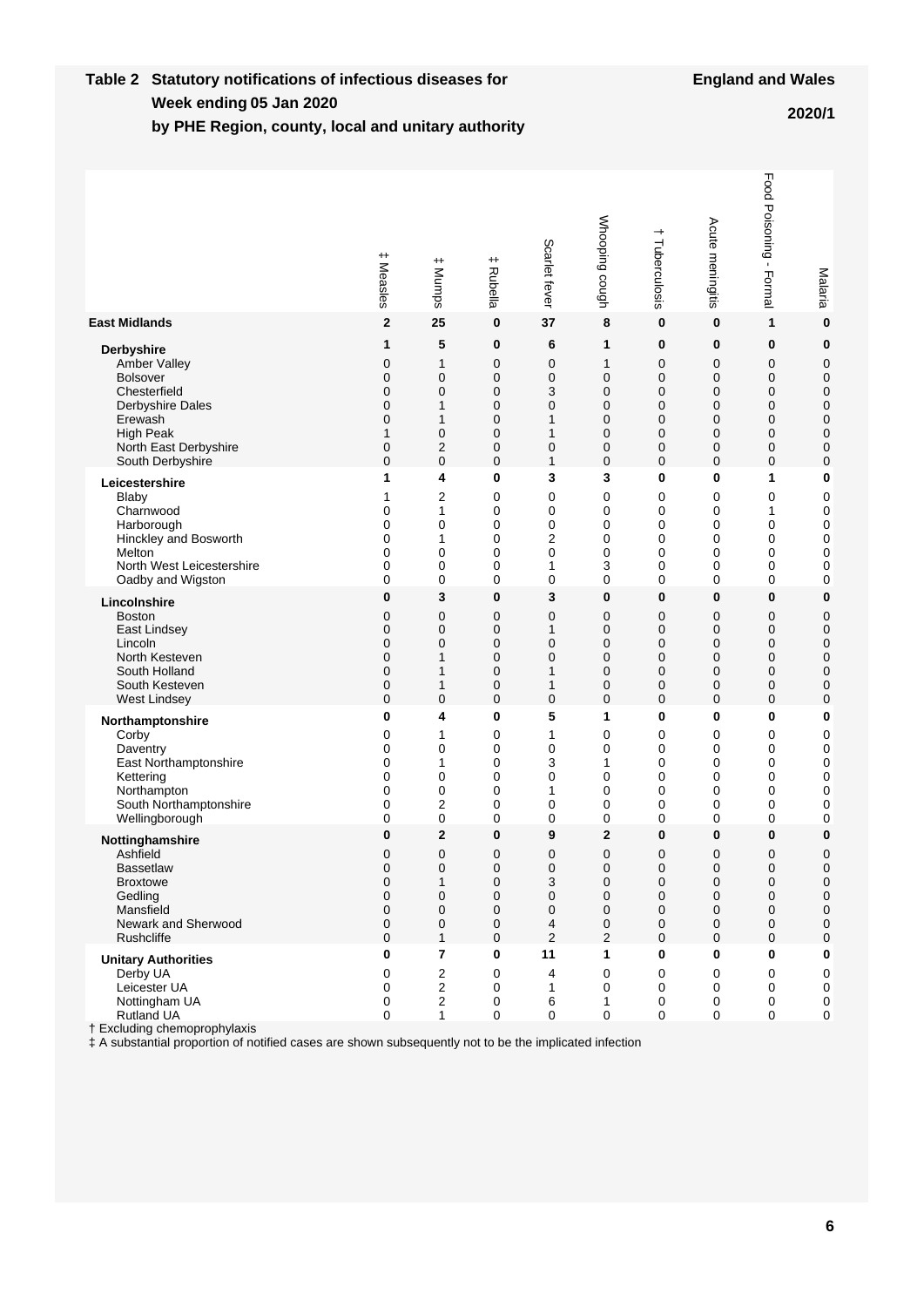#### **Week ending Table 2 Statutory notifications of infectious diseases for by PHE Region, county, local and unitary authority 05 Jan 2020 2020/1**

|                                                                                                                                                                                                                                                                          | $^+$<br>Measles                                   | $^{\rm +}$<br><b>Mumps</b>              | $^+$<br>Rubella                     | Scarlet fever                      | Whooping cough        | $\overline{\phantom{0}}$<br>Tuberculosis                          | Acute meningitis                               | Food Poisoning - Formal                                           | Malaria                                                                  |
|--------------------------------------------------------------------------------------------------------------------------------------------------------------------------------------------------------------------------------------------------------------------------|---------------------------------------------------|-----------------------------------------|-------------------------------------|------------------------------------|-----------------------|-------------------------------------------------------------------|------------------------------------------------|-------------------------------------------------------------------|--------------------------------------------------------------------------|
| <b>West Midlands</b>                                                                                                                                                                                                                                                     | 4                                                 | 29                                      | 0                                   | 8                                  | 16                    | 3                                                                 | $\bf{0}$                                       | $\mathbf{0}$                                                      | $\bf{0}$                                                                 |
| <b>West Midlands</b>                                                                                                                                                                                                                                                     | 3                                                 | 15                                      | 0                                   | 4                                  | 6                     | $\overline{2}$                                                    | $\bf{0}$                                       | $\bf{0}$                                                          | $\bf{0}$                                                                 |
| Birmingham                                                                                                                                                                                                                                                               | 0                                                 | 4                                       | 0                                   | 0                                  | 5                     | 1                                                                 | 0                                              | 0                                                                 | $\mathbf 0$                                                              |
| Coventry                                                                                                                                                                                                                                                                 | $\overline{2}$                                    | $\mathbf{1}$                            | $\overline{0}$                      | $\mathbf{1}$                       | 0                     | $\overline{0}$                                                    | $\overline{0}$                                 | $\mathbf 0$                                                       | $\mathbf 0$                                                              |
| Dudley                                                                                                                                                                                                                                                                   | $\overline{0}$                                    | 3                                       | 0                                   | 1                                  | 0                     | $\mathbf 0$                                                       | $\mathbf 0$                                    | $\mathbf 0$                                                       | $\mathbf 0$                                                              |
| Sandwell                                                                                                                                                                                                                                                                 | $\Omega$                                          | 3                                       | 0                                   | 0                                  | 0                     | 0                                                                 | 0                                              | 0                                                                 | 0                                                                        |
| Solihull                                                                                                                                                                                                                                                                 | 0                                                 | $\mathbf{1}$                            | $\overline{0}$                      | 1                                  | 1                     | 0                                                                 | $\overline{0}$                                 | $\mathbf 0$                                                       | $\mathbf 0$                                                              |
| Walsall                                                                                                                                                                                                                                                                  | 0                                                 | $\mathbf{1}$                            | $\mathbf 0$                         | 0                                  | 0                     | $\overline{0}$                                                    | $\mathbf 0$                                    | $\mathbf 0$                                                       | $\mathbf 0$                                                              |
| Wolverhampton                                                                                                                                                                                                                                                            | $\mathbf{1}$                                      | $\overline{2}$                          | 0                                   | $\mathbf{1}$                       | 0                     | $\mathbf{1}$                                                      | $\Omega$                                       | $\Omega$                                                          | $\mathbf 0$                                                              |
| <b>Staffordshire</b>                                                                                                                                                                                                                                                     | 1                                                 | $\overline{2}$                          | 0                                   | 0                                  | 1                     | $\bf{0}$                                                          | 0                                              | 0                                                                 | $\bf{0}$                                                                 |
| Cannock Chase                                                                                                                                                                                                                                                            | 0                                                 | $\overline{0}$                          | 0                                   | 0                                  | 0                     | $\Omega$                                                          | $\Omega$                                       | $\Omega$                                                          | $\mathbf 0$                                                              |
| <b>East Staffordshire</b>                                                                                                                                                                                                                                                | 1                                                 | 1                                       | 0                                   | 0                                  | 0                     | 0                                                                 | 0                                              | 0                                                                 | 0                                                                        |
| Lichfield                                                                                                                                                                                                                                                                | 0                                                 | 0                                       | 0                                   | 0                                  | 0                     | 0                                                                 | 0                                              | 0                                                                 | $\mathbf 0$                                                              |
| Newcastle-under-Lyme                                                                                                                                                                                                                                                     | 0                                                 | 0                                       | 0                                   | 0                                  | 0                     | 0                                                                 | 0                                              | 0                                                                 | $\mathbf 0$                                                              |
| South Staffordshire                                                                                                                                                                                                                                                      | $\mathbf 0$                                       | $\mathbf{0}$                            | 0                                   | 0                                  | 0                     | $\Omega$                                                          | $\Omega$                                       | $\Omega$                                                          | $\mathbf 0$                                                              |
| Stafford                                                                                                                                                                                                                                                                 | $\mathbf{0}$                                      | 1                                       | $\overline{0}$                      | 0                                  | 1                     | $\Omega$                                                          | $\Omega$                                       | $\mathbf 0$                                                       | $\mathbf 0$                                                              |
| <b>Staffordshire Moorlands</b>                                                                                                                                                                                                                                           | 0                                                 | 0                                       | 0                                   | 0                                  | 0                     | 0                                                                 | 0                                              | 0                                                                 | $\mathbf 0$                                                              |
| Tamworth                                                                                                                                                                                                                                                                 | 0                                                 | $\overline{0}$                          | 0                                   | 0                                  | 0                     | $\Omega$                                                          | $\mathbf{0}$                                   | 0                                                                 | $\mathbf 0$                                                              |
| Warwickshire                                                                                                                                                                                                                                                             | $\bf{0}$                                          | $\overline{2}$                          | 0                                   | $\overline{2}$                     | 1                     | $\mathbf{0}$                                                      | 0                                              | $\mathbf 0$                                                       | $\mathbf{0}$                                                             |
| North Warwickshire                                                                                                                                                                                                                                                       | $\overline{0}$                                    | $\Omega$                                | 0                                   | 1                                  | 0                     | $\Omega$                                                          | $\Omega$                                       | $\mathbf 0$                                                       | $\mathbf 0$                                                              |
| Nuneaton and Bedworth                                                                                                                                                                                                                                                    | 0                                                 | $\mathbf 0$                             | 0                                   | 0                                  | 0                     | $\overline{0}$                                                    | 0                                              | $\mathbf 0$                                                       | $\mathbf 0$                                                              |
| Rugby                                                                                                                                                                                                                                                                    | 0                                                 | $\mathbf 0$                             | 0                                   | 0                                  | 1                     | $\Omega$                                                          | $\Omega$                                       | $\mathbf 0$                                                       | $\mathbf 0$                                                              |
| Stratford-on-Avon                                                                                                                                                                                                                                                        | 0                                                 | 2                                       | 0                                   | $\mathbf{1}$                       | 0                     | $\mathbf 0$                                                       | 0                                              | $\mathbf 0$                                                       | $\mathbf 0$                                                              |
| Warwick                                                                                                                                                                                                                                                                  | $\Omega$                                          | $\overline{0}$                          | 0                                   | 0                                  | 0                     | $\Omega$                                                          | $\Omega$                                       | $\Omega$                                                          | $\mathbf 0$                                                              |
| Worcestershire                                                                                                                                                                                                                                                           | 0                                                 | 5                                       | 0                                   | 1                                  | 3                     | 0                                                                 | 0                                              | 0                                                                 | $\bf{0}$                                                                 |
| Bromsgrove                                                                                                                                                                                                                                                               | 0                                                 | 0                                       | 0                                   | 0                                  | $\overline{2}$        | 0                                                                 | 0                                              | 0                                                                 | $\mathbf 0$                                                              |
| <b>Malvern Hills</b>                                                                                                                                                                                                                                                     | 0                                                 | $\overline{0}$                          | 0                                   | 1                                  | 0                     | $\overline{0}$                                                    | $\overline{0}$                                 | $\mathbf 0$                                                       | $\mathbf 0$                                                              |
| Redditch                                                                                                                                                                                                                                                                 | 0                                                 | 0                                       | 0                                   | 0                                  | 0                     | 0                                                                 | 0                                              | $\mathbf 0$                                                       | $\mathbf 0$                                                              |
| Worcester                                                                                                                                                                                                                                                                | $\mathbf{0}$                                      | $\overline{2}$                          | $\mathbf{0}$                        | 0                                  | 1                     | $\Omega$                                                          | $\Omega$                                       | $\Omega$                                                          | $\mathbf 0$                                                              |
| Wychavon                                                                                                                                                                                                                                                                 | 0                                                 | 3                                       | 0                                   | 0                                  | 0                     | $\Omega$                                                          | 0                                              | 0                                                                 | $\mathbf 0$                                                              |
| Wyre Forest                                                                                                                                                                                                                                                              | 0                                                 | 0                                       | 0                                   | 0                                  | 0                     | 0                                                                 | 0                                              | 0                                                                 | $\mathbf 0$                                                              |
| <b>Unitary Authorities</b><br>County of Herefordshire UA<br>Shropshire UA<br>Stoke-on-Trent UA<br><b>Telford and Wrekin UA</b><br>† Excluding chemoprophylaxis<br># A substantial proportion of notified cases are shown subsequently not to be the implicated infection | $\bf{0}$<br>0<br>$\Omega$<br>$\Omega$<br>$\Omega$ | 5<br>$\mathbf{1}$<br>$\Omega$<br>1<br>3 | 0<br>0<br>$\Omega$<br>0<br>$\Omega$ | 1<br>1<br>0<br>0<br>$\overline{0}$ | 5<br>0<br>4<br>0<br>1 | 1<br>$\overline{0}$<br>$\Omega$<br>$\overline{0}$<br>$\mathbf{1}$ | $\mathbf{0}$<br>0<br>$\Omega$<br>0<br>$\Omega$ | $\bf{0}$<br>$\mathbf 0$<br>$\Omega$<br>$\mathbf 0$<br>$\mathbf 0$ | $\mathbf{0}$<br>$\mathbf 0$<br>$\mathbf 0$<br>$\mathbf 0$<br>$\mathbf 0$ |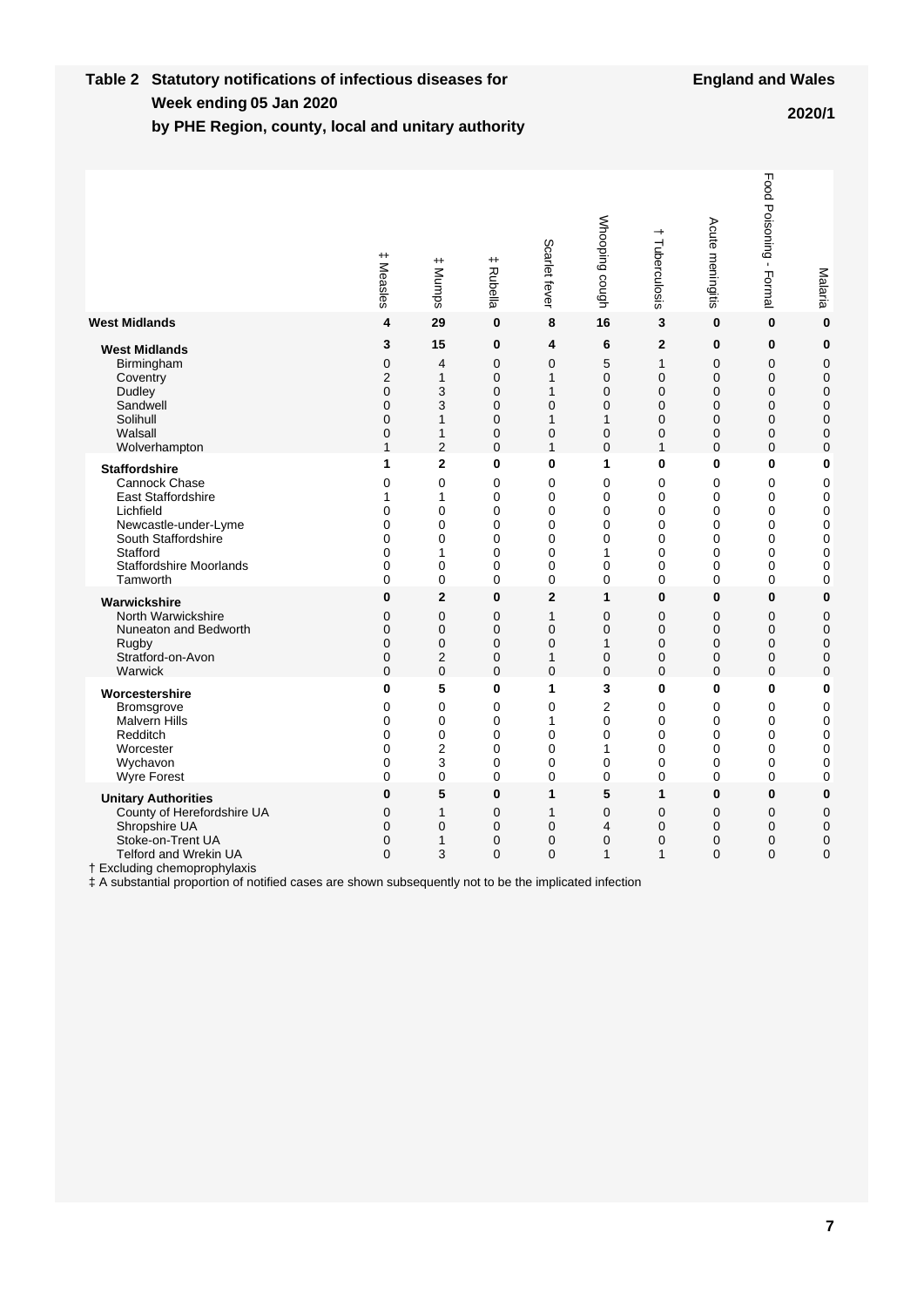#### **Week ending Table 2 Statutory notifications of infectious diseases for by PHE Region, county, local and unitary authority 05 Jan 2020 2020/1**

|                                                                                                                                                                                                                                                                                                                     | $^+$<br>Measles                      | $^{\rm +}$<br>Mumps                  | $^{\rm +}$<br>Rubella                | Scarlet fever                        | Whooping cough                       | $\hspace{0.1mm}$<br>Tuberculosis               | Acute meningitis                               | Food Poisoning -<br>Formal                     | Malaria                                               |
|---------------------------------------------------------------------------------------------------------------------------------------------------------------------------------------------------------------------------------------------------------------------------------------------------------------------|--------------------------------------|--------------------------------------|--------------------------------------|--------------------------------------|--------------------------------------|------------------------------------------------|------------------------------------------------|------------------------------------------------|-------------------------------------------------------|
| <b>East of England</b>                                                                                                                                                                                                                                                                                              | 3                                    | 40                                   | 0                                    | 16                                   | 5                                    | 3                                              | $\bf{0}$                                       | 1                                              | $\bf{0}$                                              |
| Cambridgeshire                                                                                                                                                                                                                                                                                                      | 0                                    | 4                                    | 0                                    | 2                                    | 0                                    | 0                                              | 0                                              | 0                                              | 0                                                     |
| Cambridge                                                                                                                                                                                                                                                                                                           | 0                                    | 0                                    | 0                                    | 0                                    | 0                                    | 0                                              | $\mathbf 0$                                    | 0                                              | $\mathbf 0$                                           |
| East Cambridgeshire                                                                                                                                                                                                                                                                                                 | 0                                    | 0                                    | $\mathbf 0$                          | $\mathbf 0$                          | 0                                    | 0                                              | $\mathbf 0$                                    | 0                                              | 0                                                     |
| Fenland                                                                                                                                                                                                                                                                                                             | 0                                    | $\mathbf 0$                          | $\mathbf 0$                          | 1                                    | 0                                    | $\mathbf 0$                                    | $\mathbf 0$                                    | 0                                              | $\mathbf 0$                                           |
| Huntingdonshire                                                                                                                                                                                                                                                                                                     | 0                                    | $\mathbf 0$                          | 0                                    | $\mathbf 0$                          | 0                                    | 0                                              | 0                                              | 0                                              | $\mathbf 0$                                           |
| South Cambridgeshire                                                                                                                                                                                                                                                                                                | 0                                    | 4                                    | $\mathbf 0$                          | 1                                    | 0                                    | 0                                              | $\mathbf 0$                                    | $\mathbf 0$                                    | $\mathbf 0$                                           |
| <b>Essex</b>                                                                                                                                                                                                                                                                                                        | 1                                    | 8                                    | 0                                    | 4                                    | 0                                    | 1                                              | $\bf{0}$                                       | 0                                              | 0                                                     |
| <b>Basildon</b>                                                                                                                                                                                                                                                                                                     | 0                                    | 0                                    | 0                                    | 1                                    | 0                                    | 0                                              | 0                                              | $\mathbf 0$                                    | $\mathbf 0$                                           |
| <b>Braintree</b>                                                                                                                                                                                                                                                                                                    | 0                                    | 1                                    | 0                                    | 0                                    | 0                                    | 0                                              | 0                                              | 0                                              | 0                                                     |
| <b>Brentwood</b>                                                                                                                                                                                                                                                                                                    | 0                                    | 0                                    | $\mathbf 0$                          | 0                                    | 0                                    | 0                                              | 0                                              | 0                                              | 0                                                     |
| <b>Castle Point</b>                                                                                                                                                                                                                                                                                                 | 0                                    | 0                                    | $\mathbf 0$                          | 0                                    | 0                                    | 0                                              | 0                                              | 0                                              | 0                                                     |
| Chelmsford                                                                                                                                                                                                                                                                                                          | 0                                    | 0                                    | $\mathbf 0$                          | 0                                    | 0                                    | 0                                              | 0                                              | 0                                              | 0                                                     |
| Colchester                                                                                                                                                                                                                                                                                                          | 1                                    | $\overline{2}$                       | $\mathbf 0$                          | 2                                    | 0                                    | 0                                              | 0                                              | 0                                              | 0                                                     |
| <b>Epping Forest</b>                                                                                                                                                                                                                                                                                                | 0                                    | $\overline{2}$                       | 0                                    | 0                                    | 0                                    | 0                                              | 0                                              | 0                                              | 0                                                     |
| Harlow                                                                                                                                                                                                                                                                                                              | 0                                    | 0                                    | $\mathbf 0$                          | 1                                    | 0                                    | 1                                              | $\mathbf 0$                                    | 0                                              | 0                                                     |
| Maldon                                                                                                                                                                                                                                                                                                              | 0                                    | 2                                    | 0                                    | 0                                    | 0                                    | 0                                              | 0                                              | $\mathbf 0$                                    | 0                                                     |
| Rochford                                                                                                                                                                                                                                                                                                            | 0                                    | 1                                    | 0                                    | 0                                    | 0                                    | 0                                              | 0                                              | 0                                              | 0                                                     |
| Tendring                                                                                                                                                                                                                                                                                                            | 0                                    | 0                                    | 0                                    | 0                                    | 0                                    | 0                                              | 0                                              | 0                                              | 0                                                     |
| Uttlesford                                                                                                                                                                                                                                                                                                          | 0                                    | 0                                    | 0                                    | $\mathbf 0$                          | 0                                    | 0                                              | 0                                              | $\mathbf 0$                                    | 0                                                     |
| <b>Hertfordshire</b>                                                                                                                                                                                                                                                                                                | 0                                    | 15                                   | 0                                    | 6                                    | 3                                    | 0                                              | $\bf{0}$                                       | 0                                              | 0                                                     |
| <b>Broxbourne</b>                                                                                                                                                                                                                                                                                                   | 0                                    | 1                                    | 0                                    | 0                                    | 1                                    | 0                                              | $\mathbf 0$                                    | 0                                              | $\mathbf 0$                                           |
| Dacorum                                                                                                                                                                                                                                                                                                             | 0                                    | $\overline{2}$                       | 0                                    | 1                                    | 0                                    | 0                                              | $\mathbf 0$                                    | $\mathbf 0$                                    | $\mathbf 0$                                           |
| <b>East Hertfordshire</b>                                                                                                                                                                                                                                                                                           | 0                                    | $\mathbf{1}$                         | $\mathbf 0$                          | 1                                    | 1                                    | 0                                              | $\mathbf 0$                                    | $\mathbf 0$                                    | $\mathbf 0$                                           |
| Hertsmere                                                                                                                                                                                                                                                                                                           | 0                                    | 3                                    | $\mathbf 0$                          | $\overline{2}$                       | 0                                    | 0                                              | $\mathbf 0$                                    | $\mathbf 0$                                    | $\mathbf 0$                                           |
| North Hertfordshire                                                                                                                                                                                                                                                                                                 | 0                                    | $\overline{2}$                       | 0                                    | 1                                    | 1                                    | 0                                              | $\mathbf 0$                                    | $\mathbf 0$                                    | $\mathbf 0$                                           |
| St Albans                                                                                                                                                                                                                                                                                                           | 0                                    | 5                                    | 0                                    | $\mathbf 0$                          | 0                                    | 0                                              | $\mathbf 0$                                    | $\mathbf 0$                                    | $\mathbf 0$                                           |
| Stevenage                                                                                                                                                                                                                                                                                                           | 0                                    | $\mathbf 0$                          | $\mathbf 0$                          | 0                                    | 0                                    | 0                                              | $\mathbf 0$                                    | $\mathbf 0$                                    | $\mathbf 0$                                           |
| <b>Three Rivers</b>                                                                                                                                                                                                                                                                                                 | 0                                    | 1                                    | 0                                    | $\mathbf 0$                          | 0                                    | 0                                              | $\mathbf 0$                                    | 0                                              | 0                                                     |
| Watford                                                                                                                                                                                                                                                                                                             | 0                                    | $\mathbf 0$                          | $\mathbf 0$                          | 1                                    | 0                                    | 0                                              | 0                                              | $\mathbf 0$                                    | $\mathbf 0$                                           |
| Welwyn Hatfield                                                                                                                                                                                                                                                                                                     | $\overline{0}$                       | $\mathbf 0$                          | $\mathbf 0$                          | 0                                    | 0                                    | $\mathbf 0$                                    | $\mathbf 0$                                    | $\mathbf 0$                                    | $\mathbf 0$                                           |
| <b>Norfolk</b>                                                                                                                                                                                                                                                                                                      | 1                                    | 6                                    | 0                                    | 2                                    | 1                                    | 0                                              | $\bf{0}$                                       | 0                                              | 0                                                     |
| <b>Breckland</b>                                                                                                                                                                                                                                                                                                    | 0                                    | 0                                    | 0                                    | 0                                    | 0                                    | 0                                              | 0                                              | 0                                              | 0                                                     |
| <b>Broadland</b>                                                                                                                                                                                                                                                                                                    | 0                                    | 4                                    | 0                                    | 0                                    | 0                                    | 0                                              | 0                                              | 0                                              | 0                                                     |
| <b>Great Yarmouth</b>                                                                                                                                                                                                                                                                                               | 0                                    | 0                                    | 0                                    | 0                                    | 0                                    | 0                                              | 0                                              | 0                                              | 0                                                     |
| King's Lynn and West Norfolk                                                                                                                                                                                                                                                                                        | 0                                    | 1                                    | 0                                    | 1                                    | 0                                    | 0                                              | 0                                              | 0                                              | 0                                                     |
| North Norfolk                                                                                                                                                                                                                                                                                                       | 0                                    | 1                                    | 0                                    | 0                                    | 1                                    | $\Omega$                                       | $\Omega$                                       | $\Omega$                                       | 0                                                     |
| Norwich                                                                                                                                                                                                                                                                                                             | 1                                    | 0                                    | 0                                    | 1                                    | 0                                    | 0                                              | 0                                              | 0                                              | 0                                                     |
| South Norfolk                                                                                                                                                                                                                                                                                                       | 0                                    | 0                                    | 0                                    | $\mathbf 0$                          | 0                                    | 0                                              | 0                                              | $\pmb{0}$                                      | 0                                                     |
| <b>Suffolk</b>                                                                                                                                                                                                                                                                                                      | 0                                    | 4                                    | 0                                    | 0                                    | 0                                    | 0                                              | 0                                              | $\mathbf 0$                                    | $\bf{0}$                                              |
| Babergh                                                                                                                                                                                                                                                                                                             | 0                                    | $\mathbf{1}$                         | 0                                    | 0                                    | 0                                    | 0                                              | $\mathbf 0$                                    | 0                                              | $\mathbf 0$                                           |
| <b>Forest Heath</b>                                                                                                                                                                                                                                                                                                 | 0                                    | 0                                    | 0                                    | 0                                    | 0                                    | 0                                              | 0                                              | $\mathbf 0$                                    | $\mathbf 0$                                           |
| Ipswich                                                                                                                                                                                                                                                                                                             | 0                                    | 1                                    | 0                                    | 0                                    | 0                                    | 0                                              | 0                                              | $\mathbf 0$                                    | $\mathbf 0$                                           |
| Mid Suffolk                                                                                                                                                                                                                                                                                                         | 0                                    | 1                                    | 0                                    | 0                                    | 0                                    | 0                                              | $\mathbf 0$                                    | $\mathbf 0$                                    | $\mathbf 0$                                           |
| St Edmundsbury                                                                                                                                                                                                                                                                                                      | 0                                    | $\mathbf 0$                          | 0                                    | 0                                    | 0                                    | 0                                              | 0                                              | $\mathbf 0$                                    | $\Omega$                                              |
| <b>Suffolk Coastal</b>                                                                                                                                                                                                                                                                                              | 0                                    | 0                                    | 0                                    | $\mathbf 0$                          | 0                                    | 0                                              | 0                                              | $\mathbf 0$                                    | $\mathbf 0$                                           |
| Waveney                                                                                                                                                                                                                                                                                                             | 0                                    | $\mathbf{1}$                         | $\mathbf 0$                          | 0                                    | 0                                    | 0                                              | 0                                              | 0                                              | $\Omega$                                              |
| <b>Unitary Authorities</b><br><b>Bedford UA</b><br>Central Bedfordshire UA<br>Luton UA<br>Milton Keynes UA<br>Peterborough UA<br>Southend-on-Sea UA<br><b>Thurrock UA</b><br>† Excluding chemoprophylaxis<br># A substantial proportion of notified cases are shown subsequently not to be the implicated infection | 1<br>0<br>0<br>1<br>0<br>0<br>0<br>0 | 3<br>0<br>1<br>0<br>0<br>0<br>1<br>1 | 0<br>0<br>0<br>0<br>0<br>0<br>0<br>0 | 2<br>0<br>1<br>0<br>1<br>0<br>0<br>0 | 1<br>0<br>1<br>0<br>0<br>0<br>0<br>0 | $\mathbf 2$<br>0<br>0<br>0<br>0<br>0<br>2<br>0 | 0<br>0<br>0<br>0<br>0<br>0<br>0<br>$\mathbf 0$ | 1<br>0<br>0<br>0<br>1<br>$\mathbf 0$<br>0<br>0 | $\bf{0}$<br>0<br>0<br>0<br>0<br>$\mathbf 0$<br>0<br>0 |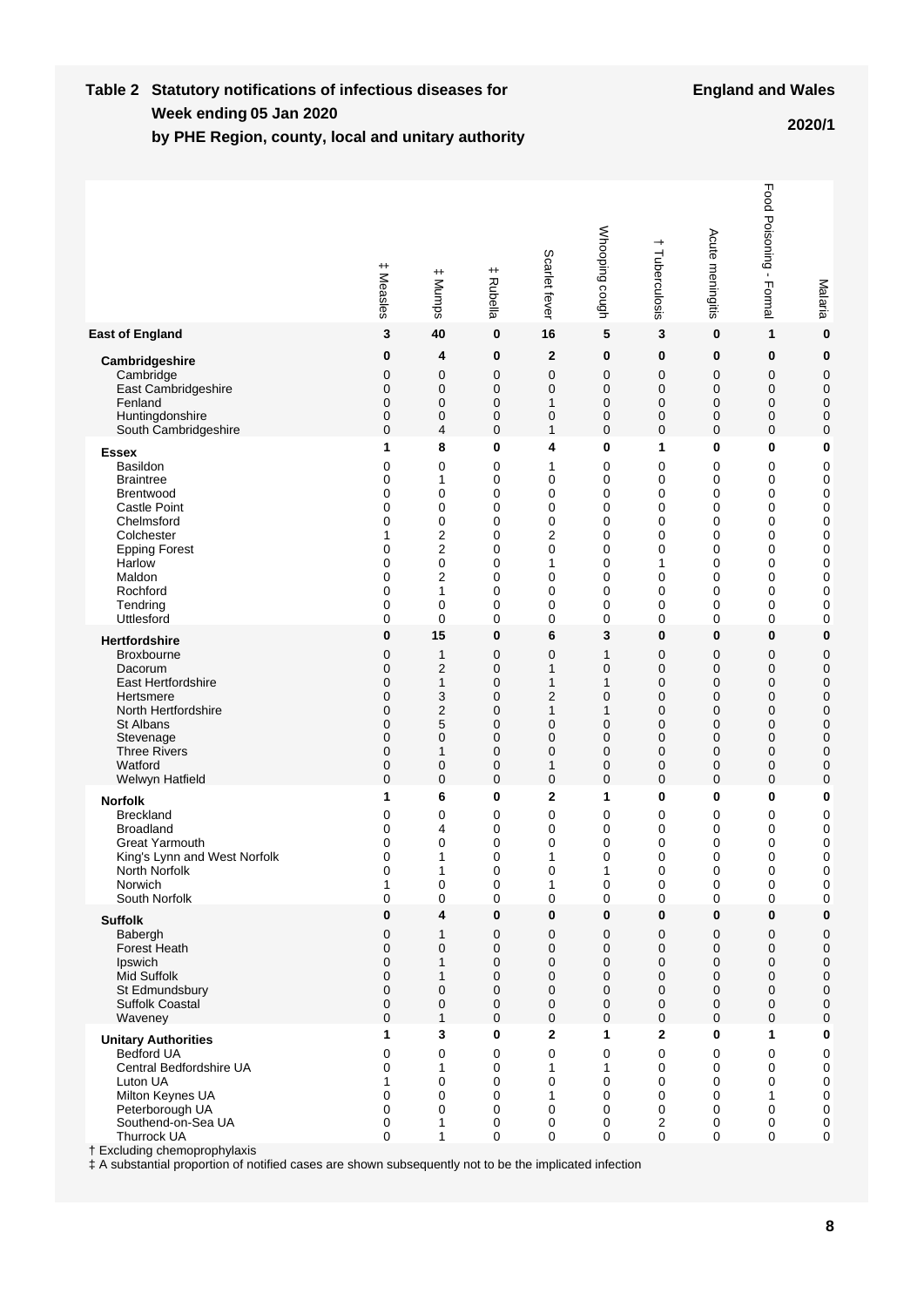#### **Week ending Table 2 Statutory notifications of infectious diseases for by PHE Region, county, local and unitary authority 05 Jan 2020 2020/1**

|                                                                                                                                                                                                                                                                                                                                                                                                                                                           | # Measles                                                                                                   | $^+$<br>Mumps                                                                                                                                                               | $^+$<br>Rubella                                                                                                                                                                                                                          | Scarlet fever                                                                                                                                                                                                                                                                   | Whooping cough                                                                                                                                                                                                                                                        | +<br>Tuberculosis                                                                                                                                                                                 | Acute meningitis                                                                                 | Food Poisoning -<br>Formal                                                                                  | Malaria                                                                                                                                                                                                                                                            |
|-----------------------------------------------------------------------------------------------------------------------------------------------------------------------------------------------------------------------------------------------------------------------------------------------------------------------------------------------------------------------------------------------------------------------------------------------------------|-------------------------------------------------------------------------------------------------------------|-----------------------------------------------------------------------------------------------------------------------------------------------------------------------------|------------------------------------------------------------------------------------------------------------------------------------------------------------------------------------------------------------------------------------------|---------------------------------------------------------------------------------------------------------------------------------------------------------------------------------------------------------------------------------------------------------------------------------|-----------------------------------------------------------------------------------------------------------------------------------------------------------------------------------------------------------------------------------------------------------------------|---------------------------------------------------------------------------------------------------------------------------------------------------------------------------------------------------|--------------------------------------------------------------------------------------------------|-------------------------------------------------------------------------------------------------------------|--------------------------------------------------------------------------------------------------------------------------------------------------------------------------------------------------------------------------------------------------------------------|
| London                                                                                                                                                                                                                                                                                                                                                                                                                                                    | 6                                                                                                           | 55                                                                                                                                                                          | $\mathbf 0$                                                                                                                                                                                                                              | 31                                                                                                                                                                                                                                                                              | 9                                                                                                                                                                                                                                                                     | 13                                                                                                                                                                                                | 3                                                                                                | 6                                                                                                           | $\overline{\mathbf{2}}$                                                                                                                                                                                                                                            |
| <b>Inner London</b><br>Camden<br>City of London<br>Hackney<br>Hammersmith and Fulham<br>Haringey<br>Islington<br>Kensington and Chelsea<br>Lambeth<br>Lewisham<br>Newham<br>Southwark<br><b>Tower Hamlets</b><br>Wandsworth<br>Westminster                                                                                                                                                                                                                | 3<br>0<br>0<br>0<br>0<br>0<br>0<br>0<br>1<br>0<br>0<br>1<br>0<br>$\mathbf{1}$<br>$\overline{0}$             | 23<br>$\mathbf 0$<br>$\mathbf 0$<br>1<br>1<br>0<br>$\overline{2}$<br>$\overline{2}$<br>$\overline{2}$<br>5<br>0<br>6<br>$\Omega$<br>$\overline{\mathbf{4}}$<br>$\mathbf{0}$ | $\mathbf 0$<br>$\mathbf 0$<br>$\mathbf 0$<br>$\mathbf 0$<br>0<br>$\mathbf 0$<br>0<br>$\mathbf 0$<br>0<br>$\mathbf 0$<br>0<br>$\mathbf 0$<br>$\Omega$<br>$\mathbf 0$<br>$\Omega$                                                          | 6<br>$\mathbf 0$<br>$\mathbf 0$<br>$\mathbf{1}$<br>$\mathbf{1}$<br>$\mathbf 0$<br>$\mathbf 0$<br>$\mathbf 0$<br>$\overline{2}$<br>$\mathbf 0$<br>$\mathbf 0$<br>$\mathbf 0$<br>$\mathbf 0$<br>$\overline{2}$<br>$\Omega$                                                        | 5<br>$\mathbf 0$<br>$\mathbf 0$<br>$\mathbf 0$<br>$\mathbf 0$<br>$\mathbf 0$<br>1<br>$\overline{2}$<br>$\mathbf 0$<br>0<br>$\mathbf 0$<br>1<br>$\mathbf 0$<br>$\mathbf{1}$<br>$\mathbf 0$                                                                             | 5<br>$\mathbf 0$<br>$\mathbf{0}$<br>$\mathbf{0}$<br>1<br>0<br>0<br>1<br>0<br>0<br>1<br>1<br>$\overline{0}$<br>0<br>$\mathbf{1}$                                                                   | 0<br>0<br>0<br>0<br>0<br>0<br>0<br>0<br>0<br>0<br>0<br>0<br>0<br>0<br>$\overline{0}$             | 3<br>0<br>0<br>0<br>0<br>0<br>0<br>0<br>0<br>1<br>0<br>1<br>0<br>$\mathbf{1}$<br>0                          | $\bf{0}$<br>0<br>0<br>$\mathbf 0$<br>0<br>$\mathbf 0$<br>0<br>$\mathbf 0$<br>0<br>$\mathbf 0$<br>0<br>$\mathbf 0$<br>0<br>$\overline{0}$<br>$\mathbf 0$                                                                                                            |
| <b>Outer London</b><br>Barking and Dagenham<br><b>Barnet</b><br>Bexley<br><b>Brent</b><br><b>Bromley</b><br>Croydon<br>Ealing<br>Enfield<br>Greenwich<br>Harrow<br>Havering<br>Hillingdon<br>Hounslow<br>Kingston upon Thames<br>Merton<br>Redbridge<br>Richmond upon Thames<br>Sutton<br><b>Waltham Forest</b><br>† Excluding chemoprophylaxis<br># A substantial proportion of notified cases are shown subsequently not to be the implicated infection | 3<br>0<br>$\mathbf{0}$<br>0<br>0<br>1<br>0<br>0<br>0<br>1<br>0<br>0<br>0<br>1<br>0<br>0<br>0<br>0<br>0<br>0 | 32<br>$\mathbf 0$<br>1<br>1<br>0<br>5<br>3<br>$\overline{2}$<br>0<br>1<br>1<br>$\mathbf 0$<br>3<br>1<br>6<br>1<br>1<br>$\overline{2}$<br>4<br>0                             | $\mathbf 0$<br>$\Omega$<br>$\Omega$<br>$\Omega$<br>$\Omega$<br>$\Omega$<br>$\Omega$<br>$\Omega$<br>$\Omega$<br>$\mathbf 0$<br>0<br>$\mathbf 0$<br>0<br>$\mathbf 0$<br>$\mathbf 0$<br>0<br>0<br>$\mathbf 0$<br>$\mathbf 0$<br>$\mathbf 0$ | 25<br>$\mathbf{1}$<br>$\mathbf{1}$<br>$\overline{2}$<br>$\mathbf{1}$<br>$\mathbf{1}$<br>5<br>$\mathbf{1}$<br>$\overline{2}$<br>$\mathbf{1}$<br>$\mathbf{1}$<br>$\mathbf 0$<br>2<br>$\overline{2}$<br>$\mathbf{1}$<br>$\mathbf 0$<br>$\mathbf 0$<br>4<br>$\mathbf 0$<br>$\Omega$ | 4<br>$\mathbf 0$<br>$\mathbf 0$<br>$\mathbf 0$<br>$\mathbf 0$<br>$\mathbf 0$<br>$\mathbf 0$<br>$\mathbf 0$<br>$\mathbf 0$<br>$\mathbf{1}$<br>$\overline{2}$<br>$\mathbf 0$<br>$\mathbf 0$<br>$\mathbf 0$<br>$\mathbf 0$<br>0<br>0<br>0<br>$\mathbf{1}$<br>$\mathbf 0$ | 8<br>$\Omega$<br>1<br>$\mathbf 0$<br>0<br>$\Omega$<br>0<br>$\mathbf 0$<br>1<br>$\mathbf 0$<br>1<br>$\mathbf 0$<br>0<br>2<br>$\overline{2}$<br>1<br>0<br>$\mathbf 0$<br>$\mathbf 0$<br>$\mathbf 0$ | 3<br>0<br>0<br>0<br>1<br>1<br>1<br>0<br>0<br>0<br>0<br>0<br>0<br>0<br>0<br>0<br>0<br>0<br>0<br>0 | 3<br>0<br>0<br>0<br>0<br>1<br>0<br>0<br>0<br>0<br>0<br>0<br>0<br>0<br>0<br>1<br>0<br>0<br>$\mathbf{1}$<br>0 | $\overline{\mathbf{2}}$<br>$\mathbf 0$<br>$\mathbf 0$<br>$\mathbf 0$<br>$\mathbf 0$<br>$\mathbf 0$<br>1<br>$\mathbf 0$<br>$\mathbf 0$<br>1<br>$\mathbf 0$<br>$\mathbf 0$<br>$\mathbf 0$<br>$\mathbf 0$<br>$\mathbf 0$<br>$\mathbf 0$<br>0<br>$\mathbf 0$<br>0<br>0 |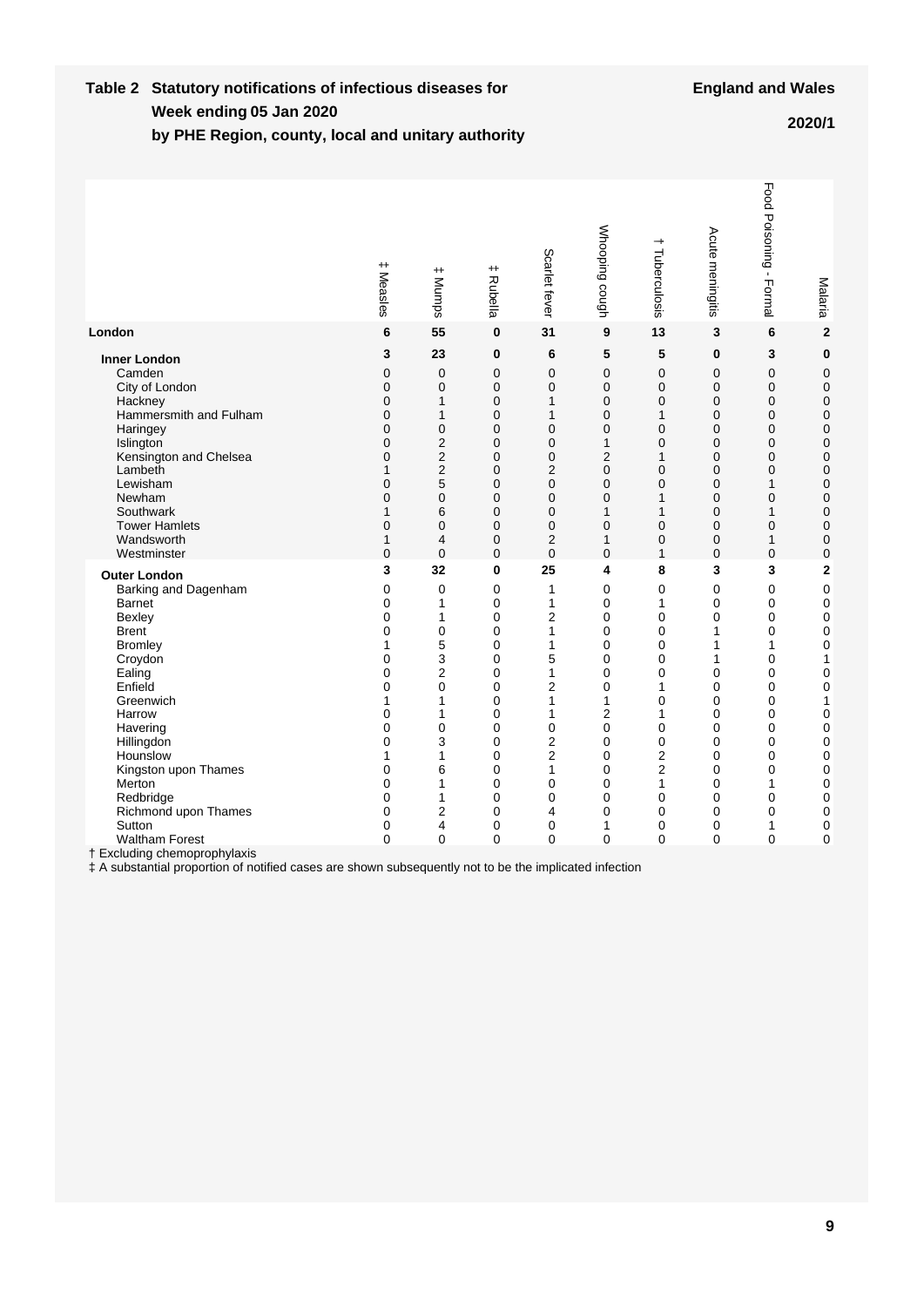#### **Week ending Table 2 Statutory notifications of infectious diseases for by PHE Region, county, local and unitary authority 05 Jan 2020 2020/1**

|                        | $^{\mathrm{+}}$<br>Measles | $^{\rm +}$<br>Mumps | $^+$<br>Rubella | Scarlet fever  | Whooping cough | +<br>Tuberculosis | Acute meningitis | Food Poisoning -<br>Formal | Malaria          |
|------------------------|----------------------------|---------------------|-----------------|----------------|----------------|-------------------|------------------|----------------------------|------------------|
| <b>South East</b>      | 1                          | 43                  | 0               | 30             | 9              | 12                | $\bf{0}$         | 22                         | $\bf{0}$         |
| <b>Buckinghamshire</b> | 0                          | 1                   | 0               | 0              | 0              | 3                 | 0                | 0                          | $\bf{0}$         |
| Aylesbury Vale         | 0                          | 0                   | 0               | 0              | 0              | 1                 | 0                | 0                          | $\mathbf 0$      |
| Chiltern               | 0                          | $\mathbf 0$         | 0               | 0              | 0              | 0                 | 0                | 0                          | $\mathbf 0$      |
| South Bucks            | 0                          | 1                   | 0               | 0              | 0              | 0                 | 0                | 0                          | $\mathbf 0$      |
| Wycombe                | 0                          | $\mathbf 0$         | 0               | 0              | 0              | $\overline{2}$    | $\mathbf 0$      | 0                          | $\mathbf 0$      |
| <b>East Sussex</b>     | 0                          | 4                   | 0               | $\mathbf 2$    | 0              | $\bf{0}$          | $\bf{0}$         | 1                          | 0                |
| Eastbourne             | 0                          | 0                   | 0               | 1              | 0              | $\mathbf 0$       | 0                | 0                          | 0                |
| Hastings               | 0                          | 0                   | 0               | 0              | 0              | 0                 | 0                | 0                          | 0                |
| Lewes                  | 0                          | 3                   | 0               | 0              | 0              | 0                 | 0                | 0                          | 0                |
| Rother                 | 0                          | 1                   | 0               | 0              | 0              | 0                 | 0                | 1                          | 0                |
| Wealden                | 0                          | 0                   | 0               | 1              | 0              | 0                 | 0                | 0                          | 0                |
| Hampshire              | $\bf{0}$                   | 14                  | 0               | 8              | 6              | 1                 | 0                | 13                         | $\bf{0}$         |
| Basingstoke and Deane  | 0                          | $\overline{2}$      | 0               | 1              | 0              | 0                 | 0                | 1                          | 0                |
| East Hampshire         | 0                          | 0                   | 0               | 3              | 1              | 0                 | 0                | $\mathbf 0$                | $\mathbf 0$      |
| Eastleigh              | 0                          | $\overline{2}$      | 0               | 0              | 1              | $\mathbf 0$       | $\mathbf 0$      | $\mathbf{1}$               | $\mathbf 0$      |
| Fareham                | 0                          | $\mathbf{1}$        | 0               | 0              | 1              | 0                 | 0                | $\mathbf 0$                | $\mathbf 0$      |
| Gosport                | 0                          | 1                   | 0               | 0              | 0              | $\mathbf 0$       | $\overline{0}$   | $\mathbf 0$                | $\mathbf 0$      |
| Hart                   | 0                          | $\overline{2}$      | 0               | 0              | 0              | 0                 | $\mathbf 0$      | 1                          | $\mathbf 0$      |
| Havant                 | 0                          | $\mathbf 0$         | 0               | 0              | 1              | 0                 | 0                | $\overline{2}$             | $\mathbf 0$      |
| <b>New Forest</b>      | 0                          | 2                   | 0               | 2              | 1              | 0                 | 0                | 7                          | $\mathbf 0$      |
| Rushmoor               | 0                          | $\mathbf 0$         | 0               | 0              | 0              | 1                 | 0                | $\mathbf 0$                | $\mathbf 0$      |
| <b>Test Valley</b>     | 0                          | 2                   | 0               | 0              | 0              | 0                 | 0                | 1                          | 0                |
| Winchester             | 0                          | $\overline{2}$      | 0               | $\overline{2}$ | 1              | $\mathbf 0$       | $\mathbf 0$      | $\mathbf 0$                | 0                |
| Kent                   | 1                          | 9                   | 0               | 3              | 1              | 6                 | $\bf{0}$         | 0                          | 0                |
| Ashford                | 0                          | 0                   | 0               | 0              | 0              | 2                 | 0                | 0                          | 0                |
| Canterbury             | 0                          | 1                   | 0               | 0              | 0              | 0                 | $\mathbf 0$      | 0                          | 0                |
| Dartford               | 0                          | 1                   | 0               | 0              | 0              | 1                 | $\mathbf 0$      | 0                          | 0                |
| Dover                  | 1                          | 0                   | 0               | 1              | 0              | 0                 | $\mathbf 0$      | 0                          | 0                |
| Gravesham              | 0                          | 0                   | 0               | 1              | 0              | 1                 | $\mathbf 0$      | 0                          | 0                |
| Maidstone              | 0                          | 0                   | 0               | 0              | 0              | 1                 | 0                | 0                          | 0                |
| Sevenoaks              | 0                          | 0                   | 0               | 0              | 1              | 0                 | $\mathbf 0$      | 0                          | 0                |
| Shepway                | 0                          | 1                   | 0               | 0              | 0              | 0                 | 0                | 0                          | 0                |
| Swale                  | 0                          | 4                   | 0               | 1              | 0              | 1                 | 0                | 0                          | 0                |
| Thanet                 | 0                          | 0                   | 0               | 0              | 0              | 0                 | 0                | 0                          | 0                |
| Tonbridge and Malling  | 0                          | 0                   | 0               | 0              | 0              | 0                 | 0                | 0                          | 0                |
| <b>Tunbridge Wells</b> | 0                          | $\overline{2}$      | 0               | 0              | 0              | 0                 | 0                | 0                          | 0                |
| Oxfordshire            | 0                          | $\mathbf 2$         | 0               | 1              | 0              | 0                 | 0                | 0                          | 0                |
| Cherwell               | 0                          | $\mathbf 0$         | 0               | 0              | 0              | 0                 | $\mathbf 0$      | 0                          | $\boldsymbol{0}$ |
| Oxford                 | 0                          | $\mathbf{1}$        | 0               | 0              | 0              | 0                 | $\mathbf 0$      | 0                          | $\pmb{0}$        |
| South Oxfordshire      | 0                          | 0                   | 0               | 0              | 0              | $\mathbf 0$       | $\mathbf 0$      | 0                          | $\pmb{0}$        |
| Vale of White Horse    | 0                          | 0                   | 0               | $\mathbf{1}$   | 0              | 0                 | $\pmb{0}$        | $\pmb{0}$                  | $\pmb{0}$        |
| West Oxfordshire       | 0                          | $\mathbf{1}$        | 0               | 0              | 0              | $\mathbf 0$       | $\mathbf 0$      | 0                          | $\pmb{0}$        |
| <b>Surrey</b>          | 0                          | 3                   | 0               | 3              | 1              | 0                 | 0                | 1                          | $\bf{0}$         |
| Elmbridge              | 0                          | 1                   | 0               | 1              | 0              | 0                 | 0                | 0                          | 0                |
| Epsom and Ewell        | 0                          | 0                   | 0               | 1              | 0              | 0                 | 0                | 0                          | $\pmb{0}$        |
| Guildford              | 0                          | 0                   | 0               | 1              | 0              | $\mathbf 0$       | 0                | 1                          | $\pmb{0}$        |
| Mole Valley            | 0                          | 0                   | 0               | 0              | 0              | 0                 | 0                | 0                          | $\pmb{0}$        |
| Reigate and Banstead   | 0                          | 0                   | 0               | 0              | 0              | $\mathbf 0$       | 0                | 0                          | $\mathbf 0$      |
| Runnymede              | 0                          | 0                   | 0               | 0              | 0              | 0                 | 0                | 0                          | 0                |
| Spelthorne             | 0                          | 0                   | 0               | 0              | 0              | $\mathbf 0$       | 0                | 0                          | 0                |
| Surrey Heath           | 0                          | 0                   | 0               | 0              | 0              | 0                 | 0                | 0                          | 0                |
| Tandridge              | $\mathbf 0$                | $\overline{2}$      | 0               | 0              | 0              | $\mathbf 0$       | 0                | 0                          | 0                |
| Waverley               | 0                          | 0                   | 0               | 0              | 1              | 0                 | 0                | 0                          | 0                |
| Woking                 | $\mathbf 0$                | 0                   | 0               | 0              | 0              | $\mathbf 0$       | 0                | 0                          | 0                |
| <b>West Sussex</b>     | 0                          | 5                   | 0               | 4              | 0              | $\pmb{0}$         | $\pmb{0}$        | 1                          | $\bf{0}$         |
| Adur                   | 0                          | 0                   | 0               | 0              | 0              | 0                 | $\mathbf 0$      | $\mathbf{1}$               | $\pmb{0}$        |
| Arun                   | 0                          | 0                   | 0               | 0              | 0              | 0                 | 0                | 0                          | $\pmb{0}$        |
| Chichester             | 0                          | $\overline{2}$      | 0               | 0              | 0              | 0                 | $\mathbf 0$      | 0                          | 0                |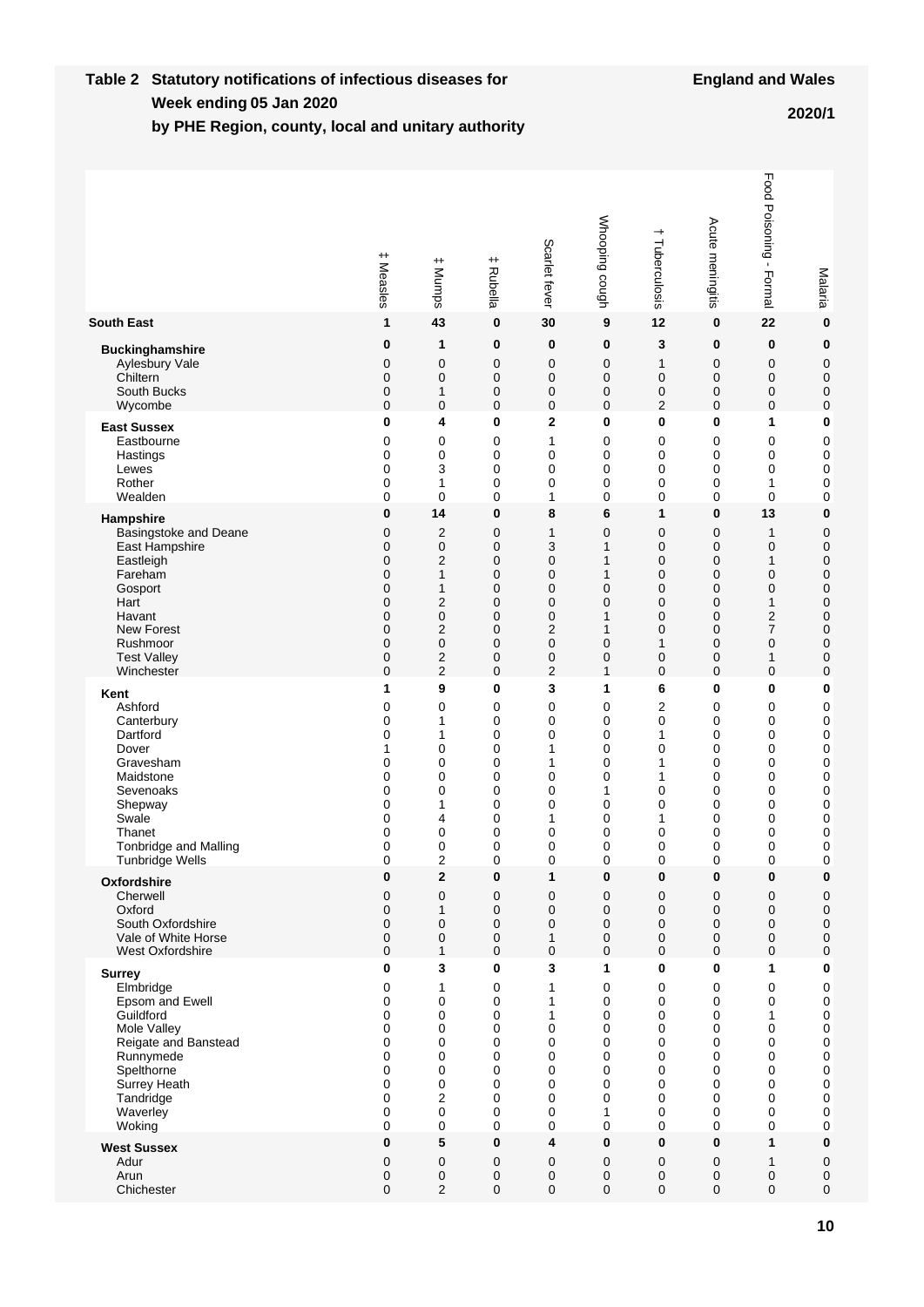|                                                                                                        | $^+$<br>Measles  | $^+$<br>Mumps  | $^+$<br>Rubella  | Scarlet fever      | Whooping cough   | Tuberculosis     | Acute meningitis | Food<br>Poisoning<br>$\blacksquare$<br>Formal | Malaria          |
|--------------------------------------------------------------------------------------------------------|------------------|----------------|------------------|--------------------|------------------|------------------|------------------|-----------------------------------------------|------------------|
| <b>South East</b>                                                                                      | 1                | 43             | $\bf{0}$         | 30                 | 9                | 12               | $\bf{0}$         | 22                                            | $\bf{0}$         |
| Crawley<br>Horsham<br><b>Mid Sussex</b><br>Worthing                                                    | 0<br>0<br>0<br>0 | 0              | 0<br>0<br>0<br>0 | 0<br>3<br>$\Omega$ | 0<br>0<br>0<br>0 | 0<br>0<br>0<br>0 | 0<br>0<br>0<br>0 | 0<br>0<br>$\mathbf 0$<br>$\Omega$             | 0<br>0<br>0<br>0 |
| <b>Unitary Authorities</b>                                                                             | 0                | 5              | 0                | 9                  | 1                | $\mathbf{2}$     | 0                | 6                                             | 0                |
| <b>Bracknell Forest UA</b>                                                                             |                  | 0              | 0                | 0                  | 0                | 0                | 0                | 0                                             | 0                |
| Brighton and Hove UA                                                                                   |                  |                | 0                |                    |                  | 0                | 0                | 0                                             | 0                |
| Isle of Wight UA                                                                                       |                  | $\overline{c}$ | 0                |                    | 0                | 0                | 0                | 0                                             | 0                |
| Medway UA                                                                                              |                  |                | 0                |                    | 0                |                  |                  | 0                                             | 0                |
| Portsmouth UA                                                                                          |                  | 0              | 0                |                    | 0                | 0                | 0                | 4                                             | 0                |
| Reading UA                                                                                             |                  | 0              | 0                |                    | 0                | 0                | 0                | $\Omega$                                      | 0                |
| Slough UA                                                                                              |                  | 0              | 0                | 0                  | 0                | 0                | 0                | 0                                             | 0                |
| Southampton UA                                                                                         | O                | 0              | 0                | 3                  | 0                |                  | 0                | $\overline{2}$                                | 0                |
| West Berkshire UA                                                                                      |                  | 0              | 0                | 0                  | 0                | 0                | 0                | 0                                             | 0                |
| Windsor and Maidenhead UA                                                                              | 0                |                | 0                | $\mathbf 0$        | 0                | 0                | $\mathbf 0$      | 0                                             | 0                |
| Wokingham UA                                                                                           | 0                | 0              | 0                | $\Omega$           | 0                | $\overline{0}$   | $\mathbf 0$      | 0                                             | 0                |
| † Excluding chemoprophylaxis                                                                           |                  |                |                  |                    |                  |                  |                  |                                               |                  |
| # A substantial proportion of notified cases are shown subsequently not to be the implicated infection |                  |                |                  |                    |                  |                  |                  |                                               |                  |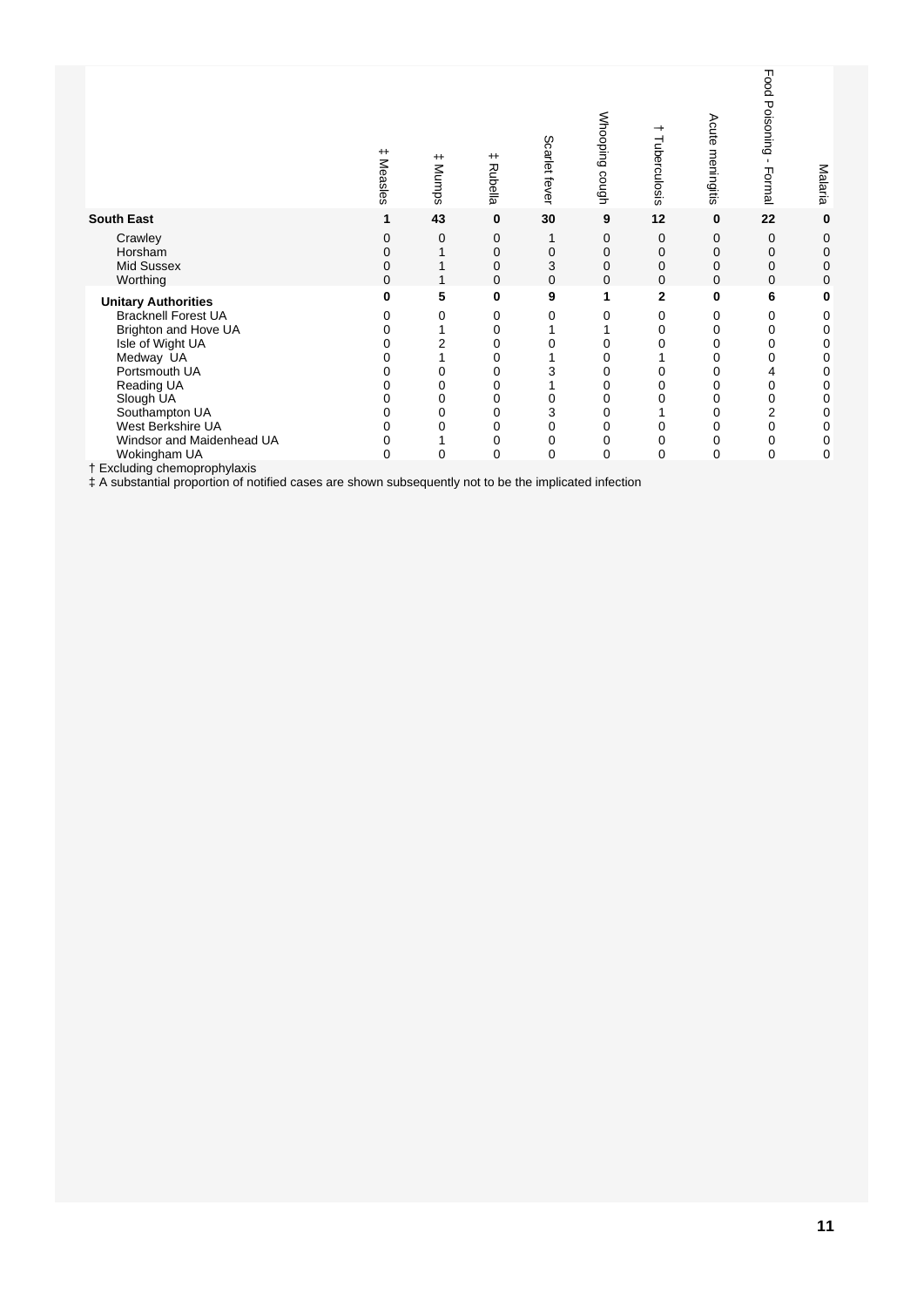#### **Week ending Table 2 Statutory notifications of infectious diseases for by PHE Region, county, local and unitary authority 05 Jan 2020 2020/1**

|                                                                                                                                                                                                                                                                                                                                                                                                                        | $^+$<br>Measles                                                            | $^{\rm +}$<br>: Mumps                                                        | $^{\mathrm{+}}$<br>Rubella                                                        | Scarlet fever                                                               | Whooping cough                                                                               | $\overline{\phantom{0}}$<br>Tuberculosis                                 | Acute meningitis                                                         | Food Poisoning - Formal                                                 | Malaria                                                                                       |
|------------------------------------------------------------------------------------------------------------------------------------------------------------------------------------------------------------------------------------------------------------------------------------------------------------------------------------------------------------------------------------------------------------------------|----------------------------------------------------------------------------|------------------------------------------------------------------------------|-----------------------------------------------------------------------------------|-----------------------------------------------------------------------------|----------------------------------------------------------------------------------------------|--------------------------------------------------------------------------|--------------------------------------------------------------------------|-------------------------------------------------------------------------|-----------------------------------------------------------------------------------------------|
| <b>South West</b>                                                                                                                                                                                                                                                                                                                                                                                                      | 3                                                                          | 57                                                                           | 0                                                                                 | 27                                                                          | 11                                                                                           | $\overline{2}$                                                           | 0                                                                        | 1                                                                       | $\bf{0}$                                                                                      |
| Devon                                                                                                                                                                                                                                                                                                                                                                                                                  | 1                                                                          | 7                                                                            | 0                                                                                 | 5                                                                           | 1                                                                                            | 1                                                                        | 0                                                                        | 0                                                                       | 0                                                                                             |
| East Devon                                                                                                                                                                                                                                                                                                                                                                                                             | 0                                                                          | $\overline{2}$                                                               | 0                                                                                 | 1                                                                           | $\mathbf 0$                                                                                  | $\mathbf 0$                                                              | 0                                                                        | 0                                                                       | 0                                                                                             |
| Exeter                                                                                                                                                                                                                                                                                                                                                                                                                 | 1                                                                          | 1                                                                            | 0                                                                                 | 1                                                                           | $\mathbf 0$                                                                                  | 1                                                                        | 0                                                                        | 0                                                                       | $\mathbf 0$                                                                                   |
| Mid Devon                                                                                                                                                                                                                                                                                                                                                                                                              | 0                                                                          | 0                                                                            | 0                                                                                 | 1                                                                           | 1                                                                                            | $\Omega$                                                                 | 0                                                                        | 0                                                                       | 0                                                                                             |
| North Devon                                                                                                                                                                                                                                                                                                                                                                                                            | 0                                                                          | 2                                                                            | 0                                                                                 | $\mathbf 0$                                                                 | $\mathbf 0$                                                                                  | 0                                                                        | 0                                                                        | 0                                                                       | 0                                                                                             |
| South Hams                                                                                                                                                                                                                                                                                                                                                                                                             | 0                                                                          | 1                                                                            | 0                                                                                 | $\mathbf 0$                                                                 | $\mathbf 0$                                                                                  | 0                                                                        | 0                                                                        | 0                                                                       | 0                                                                                             |
| Teignbridge                                                                                                                                                                                                                                                                                                                                                                                                            | 0                                                                          | 1                                                                            | 0                                                                                 | $\mathbf 0$                                                                 | $\mathbf 0$                                                                                  | 0                                                                        | 0                                                                        | 0                                                                       | 0                                                                                             |
| Torridge                                                                                                                                                                                                                                                                                                                                                                                                               | 0                                                                          | $\mathbf 0$                                                                  | 0                                                                                 | 0                                                                           | 0                                                                                            | 0                                                                        | 0                                                                        | 0                                                                       | 0                                                                                             |
| <b>West Devon</b>                                                                                                                                                                                                                                                                                                                                                                                                      | 0                                                                          | $\mathbf 0$                                                                  | 0                                                                                 | $\overline{2}$                                                              | $\mathbf 0$                                                                                  | 0                                                                        | 0                                                                        | 0                                                                       | 0                                                                                             |
| <b>Dorset</b>                                                                                                                                                                                                                                                                                                                                                                                                          | 0                                                                          | 3                                                                            | 0                                                                                 | 3                                                                           | 0                                                                                            | 0                                                                        | 0                                                                        | 0                                                                       | 0                                                                                             |
| Christchurch                                                                                                                                                                                                                                                                                                                                                                                                           | 0                                                                          | 0                                                                            | 0                                                                                 | $\mathbf 0$                                                                 | 0                                                                                            | 0                                                                        | 0                                                                        | 0                                                                       | 0                                                                                             |
| <b>East Dorset</b>                                                                                                                                                                                                                                                                                                                                                                                                     | 0                                                                          | 0                                                                            | 0                                                                                 | $\overline{2}$                                                              | 0                                                                                            | 0                                                                        | 0                                                                        | 0                                                                       | 0                                                                                             |
| North Dorset                                                                                                                                                                                                                                                                                                                                                                                                           | 0                                                                          | 3                                                                            | $\mathbf 0$                                                                       | $\mathbf 0$                                                                 | $\mathbf 0$                                                                                  | 0                                                                        | 0                                                                        | 0                                                                       | 0                                                                                             |
| Purbeck                                                                                                                                                                                                                                                                                                                                                                                                                | 0                                                                          | 0                                                                            | 0                                                                                 | 1                                                                           | 0                                                                                            | 0                                                                        | 0                                                                        | 0                                                                       | 0                                                                                             |
| <b>West Dorset</b>                                                                                                                                                                                                                                                                                                                                                                                                     | 0                                                                          | 0                                                                            | 0                                                                                 | $\mathbf 0$                                                                 | 0                                                                                            | 0                                                                        | $\mathbf 0$                                                              | 0                                                                       | 0                                                                                             |
| Weymouth and Portland                                                                                                                                                                                                                                                                                                                                                                                                  | 0                                                                          | 0                                                                            | 0                                                                                 | $\mathbf 0$                                                                 | 0                                                                                            | 0                                                                        | 0                                                                        | 0                                                                       | 0                                                                                             |
| Gloucestershire                                                                                                                                                                                                                                                                                                                                                                                                        | 0                                                                          | $\overline{7}$                                                               | 0                                                                                 | 3                                                                           | 1                                                                                            | 0                                                                        | 0                                                                        | 0                                                                       | 0                                                                                             |
| Cheltenham                                                                                                                                                                                                                                                                                                                                                                                                             | 0                                                                          | 1                                                                            | 0                                                                                 | $\mathbf{1}$                                                                | $\mathbf 0$                                                                                  | $\mathbf 0$                                                              | 0                                                                        | $\mathbf 0$                                                             | 0                                                                                             |
| Cotswold                                                                                                                                                                                                                                                                                                                                                                                                               | 0                                                                          | 1                                                                            | 0                                                                                 | $\mathbf 0$                                                                 | $\mathbf 0$                                                                                  | $\mathbf 0$                                                              | 0                                                                        | 0                                                                       | 0                                                                                             |
| Forest of Dean                                                                                                                                                                                                                                                                                                                                                                                                         | 0                                                                          | 1                                                                            | $\mathbf 0$                                                                       | $\mathbf 0$                                                                 | $\mathbf 0$                                                                                  | $\mathbf 0$                                                              | 0                                                                        | 0                                                                       | 0                                                                                             |
| Gloucester                                                                                                                                                                                                                                                                                                                                                                                                             | 0                                                                          | 1                                                                            | 0                                                                                 | 1                                                                           | $\mathbf 0$                                                                                  | $\mathbf 0$                                                              | 0                                                                        | 0                                                                       | 0                                                                                             |
| Stroud                                                                                                                                                                                                                                                                                                                                                                                                                 | 0                                                                          | 2                                                                            | 0                                                                                 | 1                                                                           | $\mathbf 0$                                                                                  | 0                                                                        | 0                                                                        | 0                                                                       | 0                                                                                             |
| Tewkesbury                                                                                                                                                                                                                                                                                                                                                                                                             | 0                                                                          | 1                                                                            | 0                                                                                 | $\mathbf 0$                                                                 | $\mathbf{1}$                                                                                 | $\mathbf 0$                                                              | 0                                                                        | 0                                                                       | 0                                                                                             |
| <b>Somerset</b>                                                                                                                                                                                                                                                                                                                                                                                                        | 0                                                                          | 1                                                                            | 0                                                                                 | 4                                                                           | 2                                                                                            | 0                                                                        | 0                                                                        | 0                                                                       | 0                                                                                             |
| Mendip                                                                                                                                                                                                                                                                                                                                                                                                                 | 0                                                                          | 0                                                                            | 0                                                                                 | $\mathbf 0$                                                                 | 1                                                                                            | 0                                                                        | 0                                                                        | 0                                                                       | 0                                                                                             |
| Sedgemoor                                                                                                                                                                                                                                                                                                                                                                                                              | 0                                                                          | 0                                                                            | 0                                                                                 | $\mathbf 2$                                                                 | $\mathbf 0$                                                                                  | 0                                                                        | 0                                                                        | 0                                                                       | 0                                                                                             |
| South Somerset                                                                                                                                                                                                                                                                                                                                                                                                         | 0                                                                          | 1                                                                            | 0                                                                                 | $\overline{2}$                                                              | 1                                                                                            | 0                                                                        | 0                                                                        | 0                                                                       | 0                                                                                             |
| <b>Taunton Deane</b>                                                                                                                                                                                                                                                                                                                                                                                                   | 0                                                                          | 0                                                                            | $\mathbf 0$                                                                       | $\mathbf 0$                                                                 | $\mathbf 0$                                                                                  | 0                                                                        | 0                                                                        | 0                                                                       | 0                                                                                             |
| <b>West Somerset</b>                                                                                                                                                                                                                                                                                                                                                                                                   | 0                                                                          | 0                                                                            | $\mathbf 0$                                                                       | $\mathbf 0$                                                                 | $\mathbf 0$                                                                                  | 0                                                                        | 0                                                                        | 0                                                                       | 0                                                                                             |
| <b>Unitary Authorities</b><br>Bath and North East Somerset UA<br>Bournemouth UA<br><b>Bristol City UA</b><br><b>Cornwall UA</b><br>Isles of Scilly UA<br>North Somerset UA<br>Plymouth UA<br>Poole UA<br>South Gloucestershire UA<br>Swindon UA<br>Torbay UA<br>Wiltshire UA<br>† Excluding chemoprophylaxis<br># A substantial proportion of notified cases are shown subsequently not to be the implicated infection | $\overline{2}$<br>0<br>1<br>1<br>0<br>0<br>0<br>0<br>0<br>0<br>0<br>0<br>0 | 39<br>6<br>0<br>16<br>$\overline{2}$<br>0<br>6<br>2<br>0<br>2<br>1<br>0<br>4 | 0<br>0<br>0<br>0<br>0<br>0<br>0<br>0<br>0<br>0<br>$\mathbf 0$<br>0<br>$\mathbf 0$ | 12<br>$\overline{2}$<br>1<br>2<br>1<br>0<br>1<br>0<br>1<br>2<br>1<br>0<br>1 | $\overline{7}$<br>0<br>$\mathbf 0$<br>1<br>1<br>0<br>1<br>0<br>$\overline{c}$<br>0<br>0<br>1 | 1<br>0<br>0<br>0<br>$\mathbf{1}$<br>0<br>0<br>0<br>0<br>0<br>0<br>0<br>0 | 0<br>0<br>0<br>0<br>0<br>0<br>0<br>0<br>0<br>0<br>0<br>0<br>$\mathbf{0}$ | 1<br>$\mathbf 0$<br>0<br>0<br>0<br>0<br>0<br>0<br>0<br>0<br>0<br>1<br>0 | 0<br>0<br>0<br>0<br>0<br>0<br>$\pmb{0}$<br>0<br>$\pmb{0}$<br>$\pmb{0}$<br>$\pmb{0}$<br>0<br>0 |

† Excluding chemoprophylaxis<br>
‡ A substantial proportion of notified cases are shown subsequently not to be the implicated infection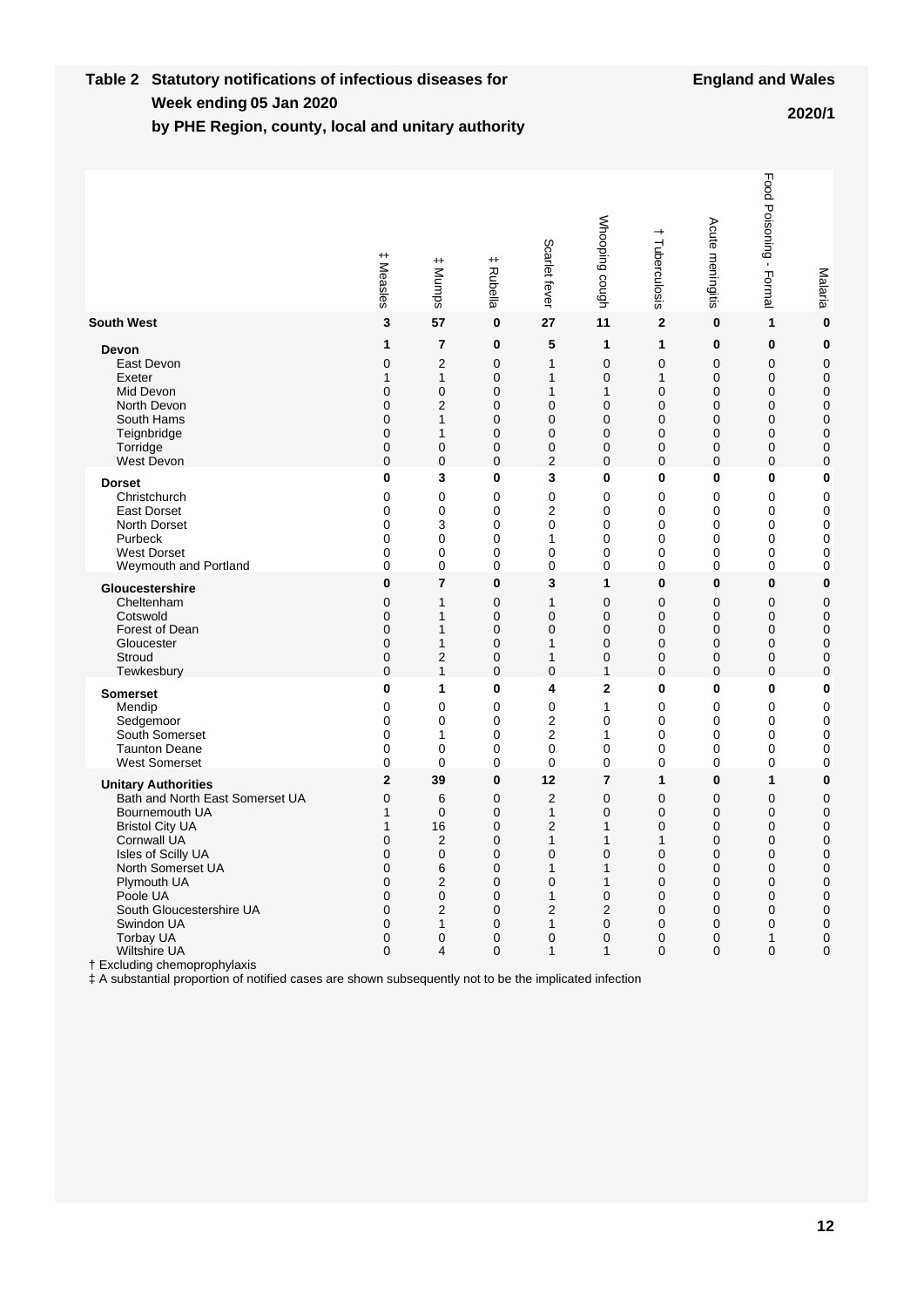#### **Week ending Table 2 Statutory notifications of infectious diseases for by PHE Region, county, local and unitary authority 05 Jan 2020 2020/1**

|                                                                                                        | $^+$<br>Measles | $^{\rm +}$<br>Mumps | $^+$<br><b>Rubella</b> | Scarlet fever  | Whooping cough | ᅪ<br>Tuberculosis | Acute<br>meningitis | Food<br>Poisoning<br>$\mathbf{I}$<br>Formal | Malaria |
|--------------------------------------------------------------------------------------------------------|-----------------|---------------------|------------------------|----------------|----------------|-------------------|---------------------|---------------------------------------------|---------|
| Wales                                                                                                  | 5               | 160                 | 0                      | 12             | 10             | $\overline{2}$    | 0                   | 5                                           | 0       |
| <b>Unitary Authorities</b>                                                                             | 5               | 160                 | 0                      | 12             | 10             | $\mathbf{2}$      | 0                   | 5                                           | 0       |
| <b>Blaenau Gwent</b>                                                                                   | 0               | 2                   | 0                      | 0              | 0              | 0                 | 0                   | 0                                           | 0       |
| <b>Bridgend</b>                                                                                        | $\Omega$        | 15                  | $\mathbf 0$            | 4              | 0              | 0                 | 0                   | 1                                           | 0       |
| Caerphilly                                                                                             | 0               | 10                  | 0                      | $\mathbf 0$    | 1              | 0                 | 0                   |                                             | 0       |
| Cardiff                                                                                                | 0               | 30                  | 0                      | $\mathbf{1}$   | 4              |                   | 0                   |                                             | 0       |
| Carmarthenshire                                                                                        | 0               | $\overline{7}$      | $\Omega$               | 0              | 0              | 0                 | 0                   | 0                                           | 0       |
| Ceredigion                                                                                             | $\Omega$        | 3                   | $\Omega$               | 0              | 0              | 0                 | 0                   | 0                                           | 0       |
| Conwy                                                                                                  | 0               | 3                   | 0                      | 0              | 0              | 0                 | 0                   | 0                                           | 0       |
| Denbighshire                                                                                           | 0               | $\mathbf 0$         | $\mathbf 0$            | $\overline{2}$ | 1              |                   | 0                   | 0                                           | 0       |
| Flintshire                                                                                             | 0               |                     | 0                      | $\mathbf{1}$   | $\mathbf 0$    | 0                 | 0                   | 0                                           | 0       |
| Merthyr Tydfil                                                                                         | 0               | 4                   | $\mathbf 0$            | 0              | 0              | 0                 | 0                   | $\overline{2}$                              | 0       |
| Monmouthshire                                                                                          | 0               | 4                   | $\mathbf 0$            | $\mathbf 0$    | 0              | 0                 | 0                   | 0                                           | 0       |
| Neath Port Talbot                                                                                      | 2               | 13                  | $\mathbf 0$            | 0              | $\overline{2}$ | 0                 | 0                   | 0                                           | 0       |
| Newport                                                                                                | 0               | 12                  | 0                      | 0              | 0              | 0                 | 0                   | 0                                           | 0       |
| Pembrokeshire                                                                                          | 0               | 4                   | $\mathbf 0$            | 0              | 0              | 0                 | 0                   | 0                                           | 0       |
| Powys                                                                                                  |                 | 4                   | 0                      | $\mathbf 0$    | 0              | 0                 | 0                   | 0                                           | 0       |
| Rhondda Cynon Taff                                                                                     |                 | 14                  | 0                      | 1              | 1              | 0                 | 0                   | 0                                           | 0       |
| Swansea                                                                                                | $\Omega$        | 26                  | $\mathbf 0$            | $\overline{2}$ | 0              | 0                 | 0                   | 0                                           | 0       |
| The Vale of Glamorgan                                                                                  | 0               | 5                   | $\mathbf 0$            | 0              | 0              | 0                 | 0                   | 0                                           | 0       |
| Wrexham                                                                                                | 1               | 3                   | $\mathbf 0$            | $\mathbf{1}$   | $\mathbf{1}$   | $\mathbf 0$       | 0                   | 0                                           | 0       |
| † Excluding chemoprophylaxis                                                                           |                 |                     |                        |                |                |                   |                     |                                             |         |
| ‡ A substantial proportion of notified cases are shown subsequently not to be the implicated infection |                 |                     |                        |                |                |                   |                     |                                             |         |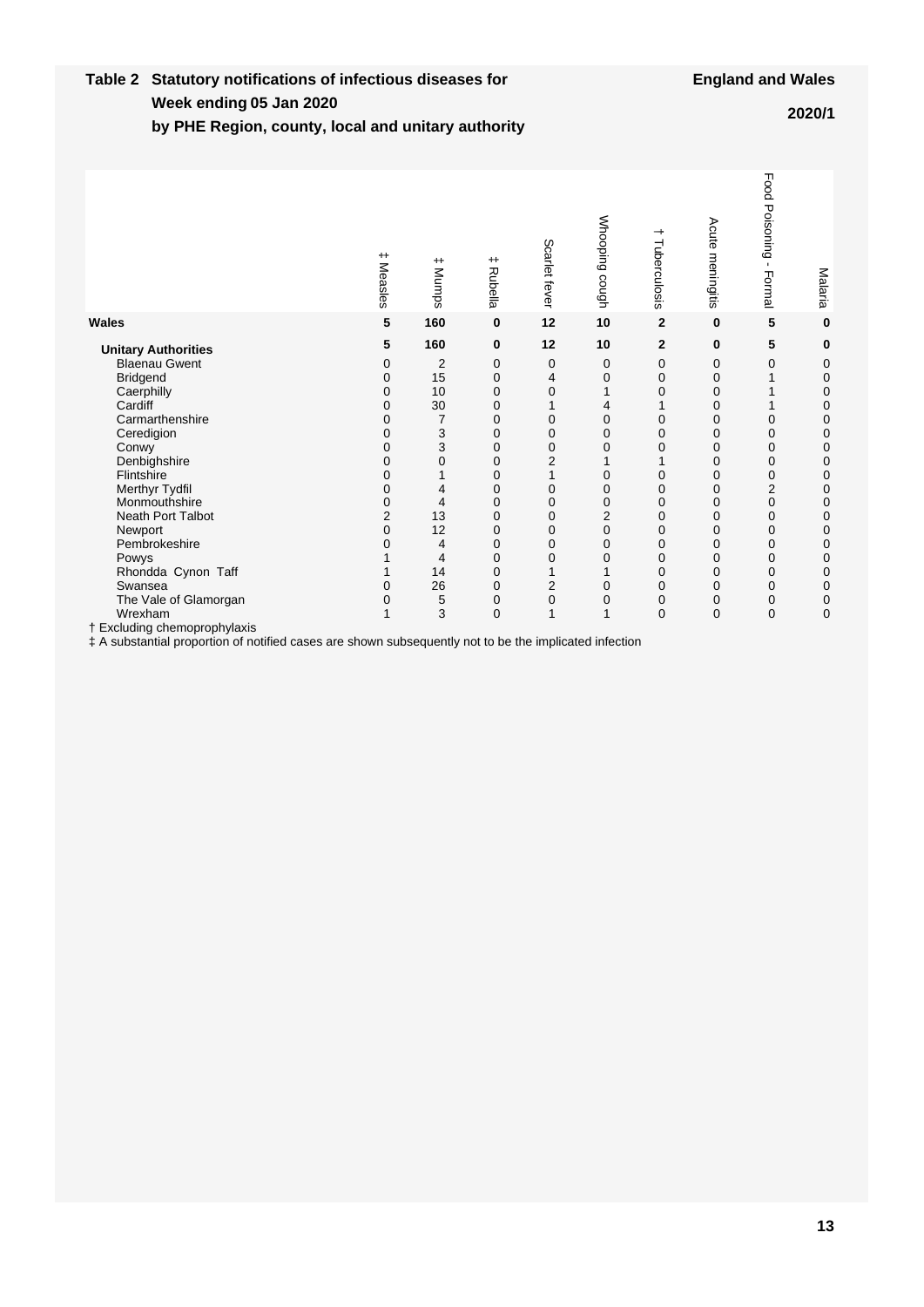**Notifications not shown or not shown seperately in the main table**

**Diseases not shown here or on main table may be presumed to have no cases this week**

| N                   | District/UA                                                                                      | County/UA                                 |  |
|---------------------|--------------------------------------------------------------------------------------------------|-------------------------------------------|--|
| 1                   | Acute encephalitis (infective)                                                                   |                                           |  |
| 1                   | Cardiff                                                                                          | Cardiff                                   |  |
|                     |                                                                                                  |                                           |  |
| 1<br>1              | Acute infectious hepatitis (other cause or cause unknown not known where contracted)<br>Trafford | Greater Manchester                        |  |
|                     |                                                                                                  |                                           |  |
| 2                   | <b>Acute Meningitis (meningococcal)</b>                                                          |                                           |  |
| 1                   | <b>Brent</b><br>Northumberland UA                                                                | Outer London<br>Northumberland UA         |  |
| 1                   |                                                                                                  |                                           |  |
| 1                   | <b>Diphtheria</b>                                                                                |                                           |  |
| 1                   | Westminster                                                                                      | Inner London                              |  |
| 1                   | Enteric fever (typhoid or paratyphoid fever) (Typhoid fever - presumed contracted abroad)        |                                           |  |
| 1                   | <b>Bromley</b>                                                                                   | Outer London                              |  |
|                     |                                                                                                  |                                           |  |
| 3                   | Infectious bloody diarrhoea<br>Calderdale                                                        | West Yorkshire                            |  |
| 1<br>1              | Kingston upon Thames                                                                             | Outer London                              |  |
| 1                   | Winchester                                                                                       | Hampshire                                 |  |
| 5                   | Invasive group A streptococcal disease                                                           |                                           |  |
| 1                   | <b>Brent</b>                                                                                     | Outer London                              |  |
| 1                   | Cheltenham                                                                                       | Gloucestershire                           |  |
| 1<br>1              | Croydon<br>Kingston upon Thames                                                                  | Outer London<br>Outer London              |  |
| 1                   | <b>Rushcliffe</b>                                                                                | Nottinghamshire                           |  |
| 1                   | <b>Legionnaires' Disease</b>                                                                     |                                           |  |
| 1                   | Caerphilly                                                                                       | Caerphilly                                |  |
|                     |                                                                                                  |                                           |  |
| 2<br>1              | Meningococcal septicaemia<br><b>Bassetlaw</b>                                                    | Nottinghamshire                           |  |
| 1                   | <b>Bridgend</b>                                                                                  | <b>Bridgend</b>                           |  |
| 43                  |                                                                                                  |                                           |  |
| 2                   | Campylobacteriosis<br>Arun                                                                       | <b>West Sussex</b>                        |  |
| 1                   | Ashford                                                                                          | Kent                                      |  |
| 1<br>1              | <b>Bromley</b><br>Canterbury                                                                     | Outer London<br>Kent                      |  |
| 1                   | Chichester                                                                                       | <b>West Sussex</b>                        |  |
| 1                   | Coventry                                                                                         | West Midlands                             |  |
| 2<br>$\overline{2}$ | Crawley<br>Dover                                                                                 | West Sussex<br>Kent                       |  |
| 1                   | Dudley                                                                                           | West Midlands                             |  |
| 3<br>1              | Ealing<br>East Staffordshire                                                                     | Outer London<br>Staffordshire             |  |
| 1                   | Eden                                                                                             | Cumbria                                   |  |
| 2                   | Fareham                                                                                          | Hampshire                                 |  |
| 2<br>1              | Hammersmith and Fulham<br>Havant                                                                 | Inner London<br>Hampshire                 |  |
| 1                   | Hillingdon                                                                                       | Outer London                              |  |
| 2<br>1              | Hounslow<br>Isle of Wight UA                                                                     | Outer London<br>Isle of Wight UA          |  |
| 1                   | Lambeth                                                                                          | Inner London                              |  |
| 1                   | Lewes                                                                                            | East Sussex                               |  |
| 1<br>1              | Manchester<br>Merton                                                                             | <b>Greater Manchester</b><br>Outer London |  |
| 1                   | Newcastle-under-Lyme                                                                             | Staffordshire                             |  |
| 1<br>2              | <b>Redditch</b><br>Reigate and Banstead                                                          | Worcestershire<br>Surrey                  |  |
| 1                   | South Staffordshire                                                                              | Staffordshire                             |  |
| 2<br>1              | Stafford<br>Stoke-on-Trent UA                                                                    | Staffordshire<br>Stoke-on-Trent UA        |  |
|                     |                                                                                                  |                                           |  |